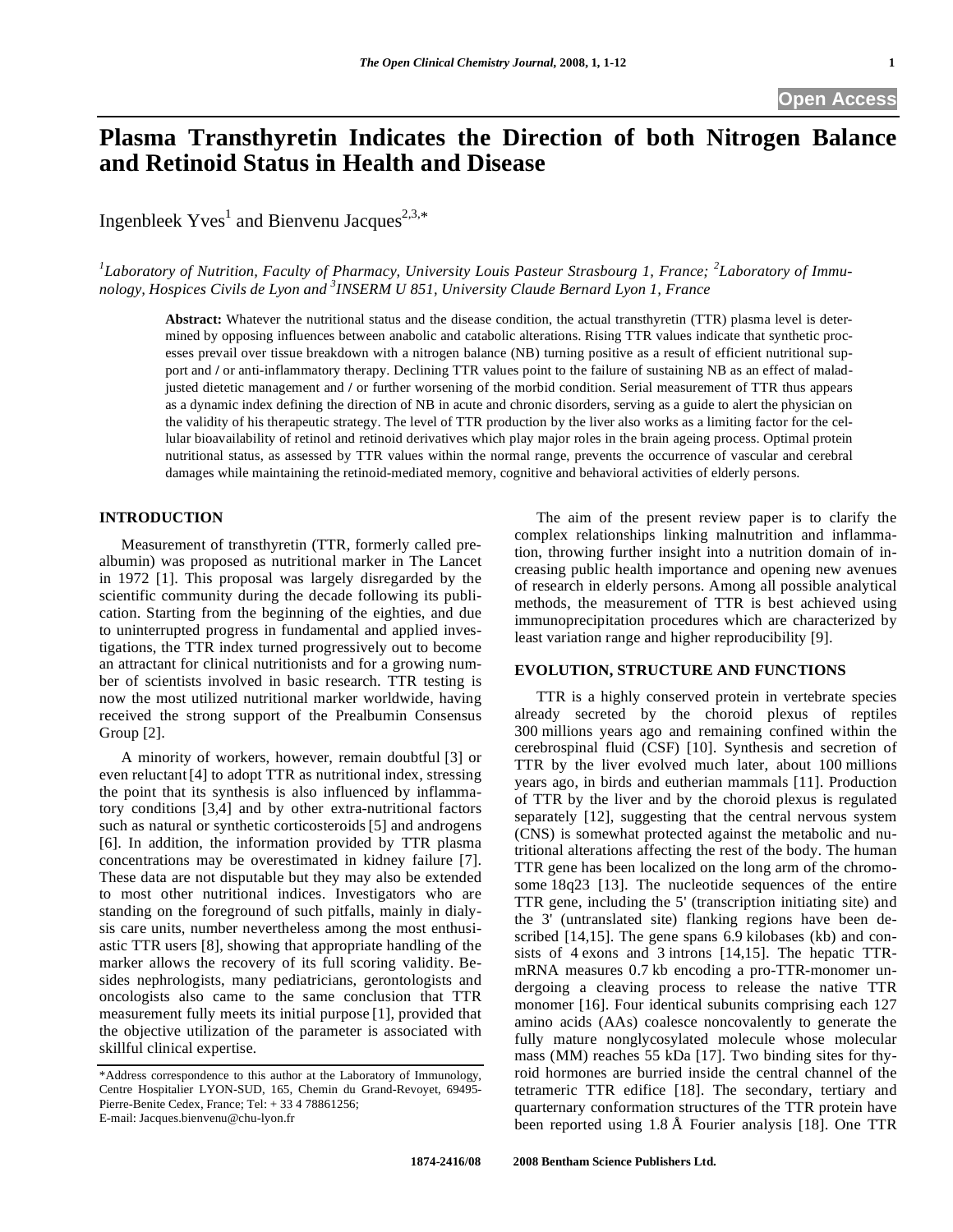monomer is implicated in the carriage of a small companion protein (21 kDa as MM) displaying a single binding site for all-*trans*-retinol, hence its RBP denomination [19]. X-ray crystallographic studies have shown that RBP possesses an eight-stranded  $\beta$ -barrel core that completely encapsulates the retinol molecule [20]. Under usual circumstances, RBP is almost entirely saturated with retinol, explaining that the 3 components of the retinol circulating complex (RCC) totalize 76 kDa as MM and remain attached within close 1:1:1 stoichiometry [21]. Aggregation of TTR to holo-RBP occurs within the endoplasmic reticulum prior to extracellular RCC secretion [22].

 The TTR protein was first discovered in human CSF in 1942 [23] and later in human serum where its capacity to transport thyroxine was rapidly recognized [24]. Its main physico-chemical characteristics were described by German workers who emphasize its unusual richness in tryptophan [25]. Human TTR transports about 20% of the intravascular pool of both thyroid hormones and at least 90-95% of the retinol circulating pool. The *transthyretin* appellation recommended by the International Nomenclature Committee [26] stresses the dual conveying role played by TTR in human beings. The biological half-life of TTR is approximately 2 days[27] whereas that of holo-RBP turns around half a day [28]. By contrast, apo-RBP devoid of its retinol ligand displays a significantly reduced half-life of 3.5 hr [28] and undergoes rapid glomerular leakage with subsequent tubular disintegration and recycling of its AA residues. It is therefore assumed that TTR plays a less important role in the transport of thyroid hormones than for the safeguard of the retinol pool. TTR forms a small and stable intravascular pool poorly subjected to extravasation. Its main catabolic site is the liver, followed by muscle mass, skin and kidneys [29].

 To our knowledge, no ethnic differences are reported up to now for the normal TTR molecule which may nevertheless display microheterogeneity [30] and tissue deposits throughout the normal ageing processes [31]. In contrast, TTR is characterized by a very large genetic polymorphism affecting about 100 different point mutations [32], leading to misfolded forms of the protein and occurrence of amyloid disorders in several organs. The first description of the clinical anomaly was reported by Andrade [33] whereas the causal link with a mutated form of TTR was established by Costa *et al*. [34]. Other potential physiological properties are assigned to the TTR molecule. The description of immune properties mimicking thymic hormonal activities have been attributed to the first ten AA residues of the TTR monomeric sequence [35]. The recent discovery that TTR may exert chymotrypsin-like proteolytic activity on apolipoprotein AI and possibly on other substrates confers to TTR potential roles in lipid metabolism [36]. The report of a TTR binding site for catecholaminergic compounds [37] identified as oxidation products of norepinephrine [38] suggests that TTR is involved in the control of behavioral attitudes [39]. The tetrameric TTR protein is recognized as a component of the normal pancreatic  $\beta$ -cell structure, preserving its integrity against the risk of apoptosis [40]. Finally, normal TTR production is required for the maturation of brain neural stem cells [41] and for the control of spatial reference memory performances [42] as shown by differentially affected biological patterns observed in knock-out mice lacking TTR synthesis.

#### **SIGNIFICANCE OF TTR THROUGHOUT THE HU-MAN LIFESPAN**

 Plasma TTR belongs, together with serum-albumin (SA) and transferrin (TF) to the so-called family of liver-secreted visceral proteins currently proposed to assess protein nutritional status. Significant alterations in the levels of protein intakes by humans affect protein synthesis, turnover and breakdown and determine the outcome of total body N (TBN) regarded as the cornerstone of body building. Using a simple 2-compartmental model, the human body may schematically be divided into the fat mass (FM) and the fat-free mass (FFM), the latter aggregating most of TBN stores and almost all of the mineral constituents. TBN distributes within a *metabolic pool* (liver, intestine, thymoleucocytic tissue), a *structural pool* (muscle mass, skin, soluble collagen) both made up of exchangeable proteins with rapid and slow turnover rates, respectively, and a *non-exchangeable pool* (connective tissue, tendons, cytoskeleton) poorly responsive to metabolic and nutritional influences [43]. Anabolism occurs when the rate of AA incorporation into protein exceeds that of oxidative losses, yielding a positive NB. Catabolism is the result of protein breakdown prevailing over protein synthesis with NB turning negative [43]. The body of a healthy 70-kg man of average height contains approximately 10.5 kg protein (15% by weight) or about 1.7 kg N.

 TTR is detected in the fetal blood as early as 8 weeks after conception [44]. Fetal TTR likely originates from dual sources. A minor part seems inherited passively from the pregnant mother through transplacental filtration [45]. The bulk of fetal TTR results from proper hepatic synthesis as indicated by presence of noticeable TTR-mRNA amounts in the early developmental stages of this organ [46]. This view is strengthened by the observation that maternal TTR blood levels are not correlated with those found in cord sera and do not appear to substantively influence infant values [47]. Increasing gestational age is accompanied by a slow and predictable rise in TTR values correlated with birth weight and proved useful in distinguishing between small, appropriate and large for gestational age infants [47,48]. The data are consistent with metabolic studies showing that the level of protein turnover in premature infants is inversely correlated with conceptual age, leading to relatively higher tissue N accretion rates than in term neonates [49]. Nutritional rehabilitation of very low birth weight infants indicates that the elevation of TTR plasma values is mainly determined by the amount of ingested protein and strongly correlated with N accretion rates [50-52], being even predictive of weight gain velocity [53].

 Starting from birth until 100 years of age, our reference TTR values [54] are those collected in the monograph " *Serum Proteins in Clinical Medicine* " edited by the Foundation for Blood Research. The plasma TTR concentrations in healthy neonates are approximately two thirds those measured in healthy mothers and thereafter increase slowly until the onset of puberty without displaying sexual differences. The rate of protein synthesis similarly increases linearly during the prepubertal period [55], consistent with superimposable N accretion rates [56]. It is of interest to note that TTR values distribute along Gaussian curves in healthy neonates [57] and in preadolescent children [58], forming therefore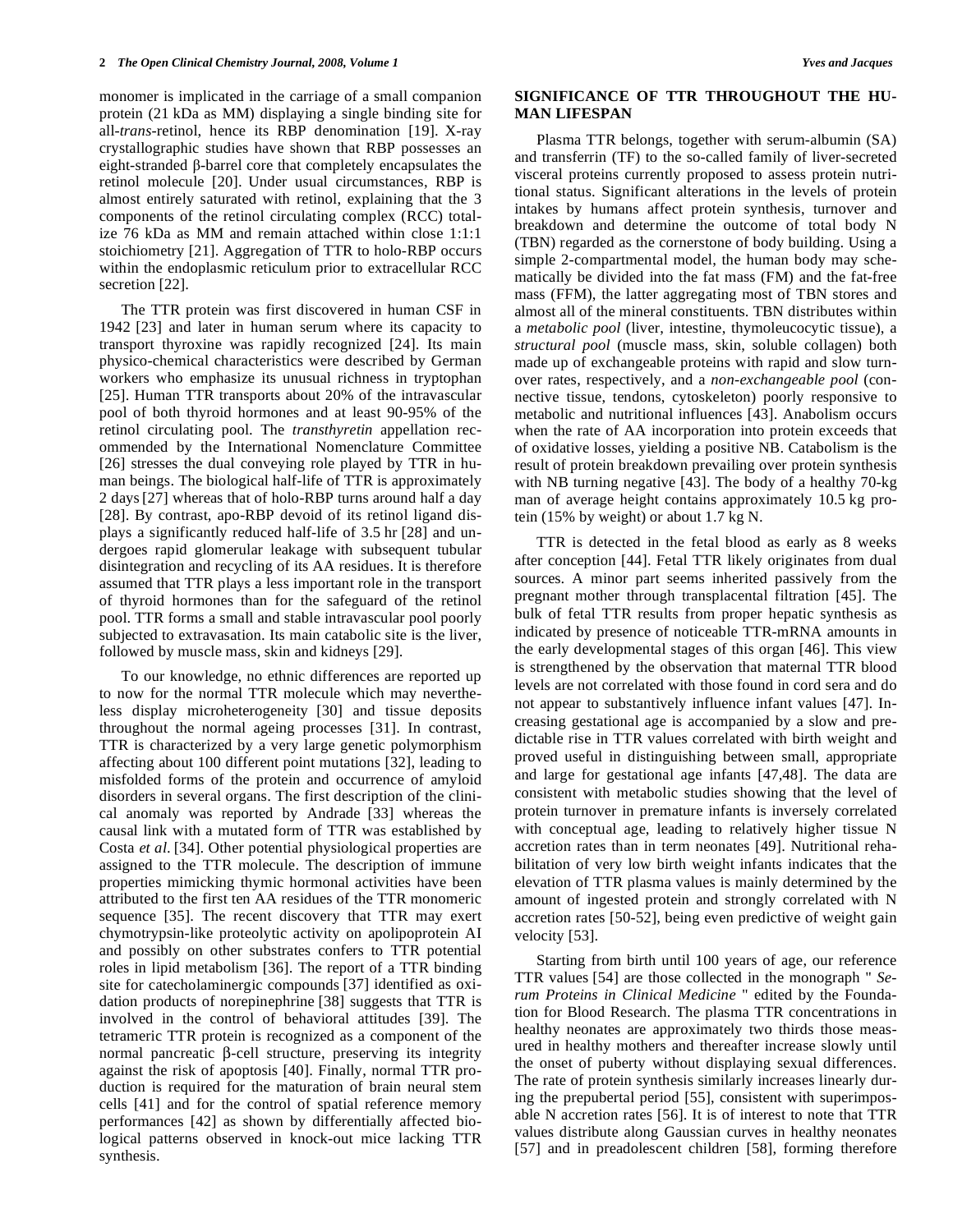the substrate, all else equal, for epidemiological studies on protein nutritional status between population groups [59].

 Human puberty is characterized by major hormonal and metabolic alterations leading to increased height velocity and weight gain [60]. The timely onset and effectual progress of puberty require close interrelationships between the effects triggered by growth hormone and its vassal network of insulin-like growth factors, by thyroid and steroid hormones, by insulin and sex hormones [60]. Androgen and estrogen activities converge in stimulating bone mineralization and growth but diverge on other effector tissues. Whereas androgens strongly promote the development of muscle mass in males while exerting lipolytic effects on visceral and subcutaneous adipocytes, estrogens entail minimal enlargement of the female musculature while stimulating the accrual of subcutaneous fat depots [60]. Body composition studies thus point to prepubertal redistribution of FM and FFM with a significantly higher S-shaped elevation of FFM in male adolescents compared with the blunted curve recorded in teenaged girls [61,62]. TTR values manifest closely paralleled sex- and age-peculiarities in process of time that are best explained by the deeper androgenic impregnation of male subjects [6,43]. The musculature is by weight the main component of FFM, representing 37% of body mass [61].

 In healthy adults, the sex-related difference in plasma TTR-RBP concentrations is maintained in the form of plateau levels during full sexual maturity [54,63]. Normal TTR plasma values are stabilized around 290-320 mg/L in males and around 250-280 mg/L in females [54,63]. Starting from the sixties, TTR concentrations progressively decline over time, disclosing a steeper slope in elderly men that reflects a relatively more rapid deterioration of their muscle mass [43]. As a result, the earlier TTR sexual difference disappears by about the age of 70 years [43]. Again, this is in narrow correlation with the age-dependent curvilinear drop of TBN, characterized by an accelerated decrease after 65 years [64]. Taken together, the plasma TTR evolutionary patterns reveal in healthy individuals a striking parallelism with FFM, conferring to TTR the aptitude to serve as a reasonable indicator of muscle mass. The data show that age and gender are significant co-variates of TTR which require separate blood reference values [54]. In our hands, the TTR coefficient of variation for between-run precision in adult subjects is 3.8 %.

### **TTR AS INDEX OF PROTEIN DEPLETION / REPLE-TION STATES**

 There exists a long-lasting debate aiming at identifying the most effective protein sources, level of energy-yielding substrates and the proportion among these for the support of protein metabolism. Under usual conditions, glucose functions as the major energy substrate for protein synthesis. If the carbohydrate energy is lacking, glucose must be synthesized by gluconeogenesis, mainly from the conversion of endogenous or dietary protein [65]. This increased AA oxidation corresponds to a form of nutritional wastage which augments the cost of protein synthesis, as documented by an increased urinary excretion of urea. The above metabolic pattern stands in broad conformity with the concept that " *protein synthesis occurs in the flame of sugars* " [66].

 FAO / WHO / UNU recommends for healthy adults the safe level of  $0.75$  g  $k^{-1}$  day<sup>-1</sup> protein intake [67]. Although this protein amount sustains normal growth and keeps unmodified the concentration of most biological parameters, such intake appears to be marginally inadequate to maintain the metabolic reserve capacities that are required to mount optimal responses to stress [68]. Recent turnover studies grounded on the recommended FAO/WHO/UNU protein intake consumed by healthy volunteers have disclosed that TTR plasma level and pool size remain unaltered just because its synthetic and catabolic rates are both downregulated concomitantly [69]. Changes occurring during prolonged starvation causes the N balance to turn negative despite efforts to minimize protein catabolism [70]. There is a direct correlation between the rate of liver protein synthesis and intrahepatic concentrations of individual free AAs [71]. It is likely that the dietary limitation of some AAs such as tryptophan [72] or leucine [73] could specifically exert inhibitory effects on the transcriptional [74] or translational [75] regulation of protein synthesis. Anyhow, protein depletion causes a decrease in TTR nuclear transcript that precedes the decrease in TTR mRNA [72,74,76]. Transcription of the TTR gene in the liver is directed by CCAAT/enhancer binding protein (C/EBP) bound to nuclear factor 1 (NF1) [74]. Multiple hepatocyte nuclear factors (HNFs) function in the regulation of TTR gene expression [77]. It has been recently shown that one of them  $(HNF-4\alpha)$  plays prominent roles before and after injury [78]. The drop of liver TTRmRNA levels to about half as an effect of protein deprivation [74] is accompanied by a corresponding diminished secretion of mature TTR molecules in the bloodstream.

 The rapidly turning over TTR protein is exquisitely sensitive to any change in protein and/or energy supply, being clearly situated on the cutting edge of the equipoise. This is documented in preterm infants in whom AA supply is responsible for maintaining normal protein synthesis which may be somewhat modulated by fluctuations in energy intake  $[79]$ . TTR is also useful to monitor the best N : energy balance of infants formulas [80] compared with breastfeeding [81] and to take appropriate dietetic guidelines in anorexia nervosa [82] or in weight-reducing programs [83]. Likewise, TTR is recommended for the nutritional follow-up of children suffering a variety of metabolic or genetic disorders such as uncontrolled diabetes [84], cystic fibrosis [85], sickle cell disease [86], Reye's syndrome [87], phenylketonuria [88] and defects of the urea cycle [89]. The drop of TTR reflects the inadequate provision of nutrient classes, setting in motion adaptive mechanisms which largely precede the development of clinical symptoms.

 In the declared stage of protein malnutrition, the serial measurement of TTR may serve to grade the severity of the disease spectrum, from mild [90] to severe [1] forms. Both metabolic and structural N compartments undergo exhausting processes as documented by the fall of nitrogenous compounds in the urine of protein-depleted subjects [91]. The relative dominance of urea over ammonia catabolites [92] reflects the more intense turnover rate of tissues belonging to the readily mobilizable N pool. Decreased TTR plasma values are indeed correlated with the involution of the gut mucosa [93] and with the extent of liver dysfunction, more pronounced in the kwashiorkor disease with massive hepatic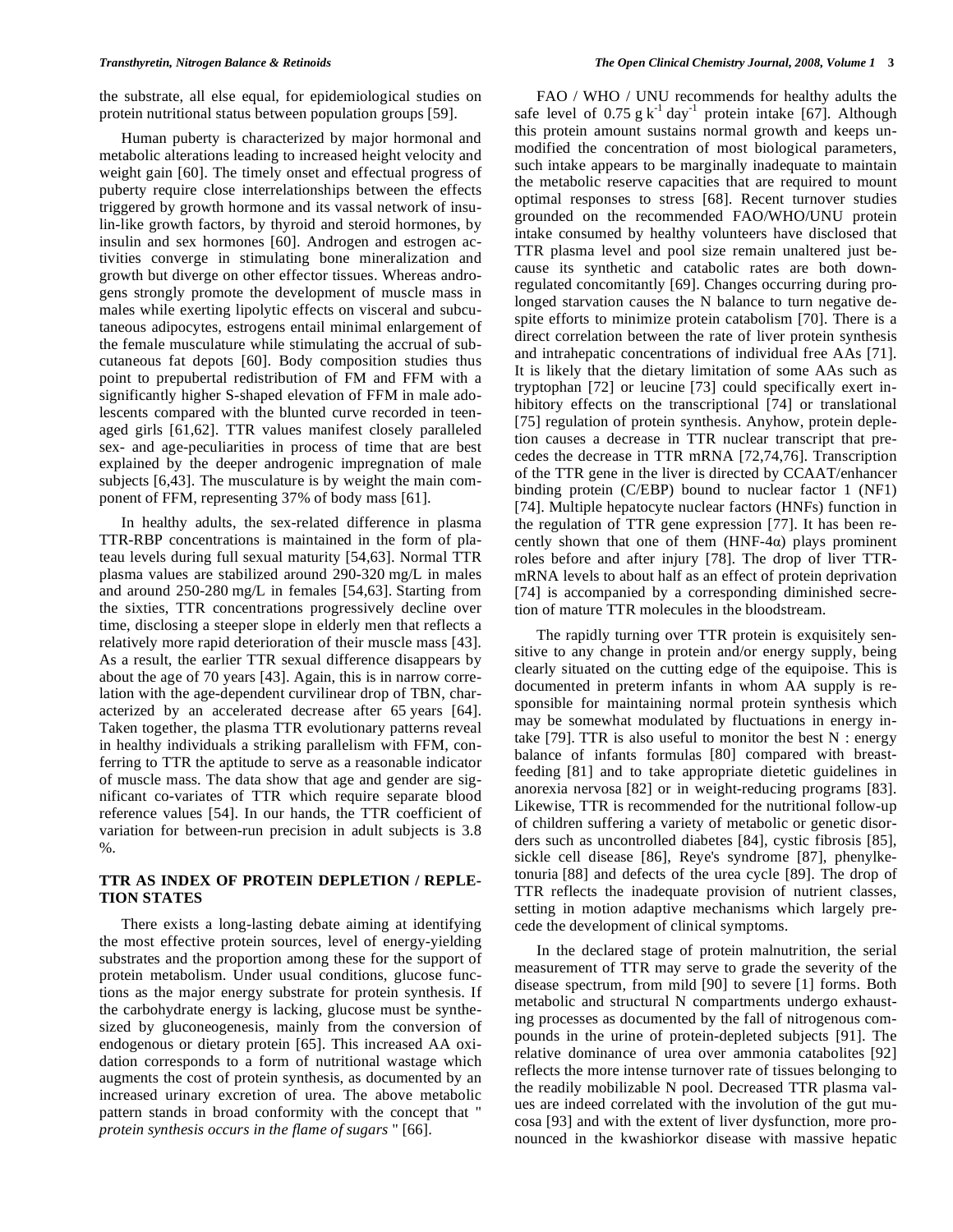steatosis than in marasmus with limited fatty liver infiltration [1]. The structural N compartment nevertheless participates in the loss of body protein reserves, consistent with the reduced urinary output of creatinine [91], 3-methylhistidine [94] and soluble hydroxyproline [95]. The resulting sarcopenia [96,97] and the concomitant depression of immune mechanisms [98,99] render an account of the higher morbidity **/** mortality rates affecting TBN-depleted patients identified by the lowest TTR and RBP plasma concentrations [100]. The mortality risk of malnourished children in Central Africa becomes likely when SA and TTR reach the threshold of 16 g **/**L and 65 mg **/**L, respectively [101].

 During nutritional rehabilitation from protein malnutrition, the restoration of visceral proteins occurs at different rates depending on the type of protein and the size of its plasma pool. TTR and RBP recovery appears as the main result of increased production rates by the liver [102]. This is at variance with the kinetic patterns observed for SA [103] and TF [104] whose plasma pool replenishment is achieved *via* changes in both synthetic and catabolic rates. The data stand in good agreement with multivariate analyses indicating that the outcome predictive ability of TTR is independent from that offered by SA and TF [100]. Most studies contend the view that the trajectory outlined for TTR correlates with the fluctuations of body N mass, especially during the anabolic phase of growth and clinical recovery from protein malnutrition. Using impedance parameters for assessing the N compartment still remaining in place in the stressed body of adults undergoing renal dialysis, nephrologists were able to demonstrate close relationships between TTR and phase angle, reactance and resistance values [105]. In elderly noninfected persons, FFM index measured by dual X-ray absorptiometry exhibits the highest correlation with TTR  $(r = 0.64)$  compared to RBP  $(r = 0.52)$  [106]

#### **TTR AS NITROGEN INDEX IN INFLAMMATORY DISORDERS**

 Inflammatory disorders of any cause are initiated by activated leukocytes releasing a shower of cytokines working as autocrine, paracrine and endocrine molecules [107]. Cytokines regulate the overproduction of acute-phase proteins (APPs), notably that of CRP,  $\alpha_1$ -acid glycoprotein (AGP), fibrinogen, haptoglobin,  $\alpha_1$ -antitrypsin and antichymotrypsin [107]. APPs contribute in several ways to defense and repair mechanisms, being characterized by proper kinetic and functional properties [107]. Interleukin-6 (IL-6) is regarded as a key mediator governing both the acute and chronic inflammatory processes, as documented by data recorded on burn [108], sepsis [109] and AIDS [110] patients. IL-6-NF possesses a high degree of homology with C/EBP-NF1 and competes for the same DNA response element of the IL-6 gene [111]. IL-6-NF is not expressed under normal circumstances, explaining why APP concentrations are kept at baseline levels. In stressful conditions, IL-6-NF causes a dramatic surge in APP values [107,112] with a concomitant suppressed synthesis of TTR as demonstrated in animal [113] and clinical [114] experiments.

 Under acute stressful conditions, protein turnover is strongly stimulated by augmented tissue breakdown (mainly in the muscle mass) and enhanced specific tissues synthesis (mainly in the liver and at the site of injury). Proteolysis releases AA residues which are preferentially incorporated into the hepatic precursor pool involved in the production of APPs [115,116]. The rate at which proteins are degraded generally exceeds the rate of AA mobilization for protein synthesis [117,118] yielding a net negative NB associated with an increased urinary output of urea and ammonia [119]. Creatininuria and 3-methylhistidinuria are significantly elevated and remain highly correlated  $(r = 0.97)$  attesting to the substantial participation of the skeletal musculature to the stress responses [117]. The gap between degradative and synthetic processes widens in proportion to the severity of injury, resulting in correspondingly increased urinary N catabolites [43]. Serious injury affecting otherwise healthy adults may trigger urinary N losses reaching 40 g/day or 250 g/week, which corresponds to about 15% of TBN [43]. In long-lasting debilitating disorders, the persisting negative NB may deplete the baseline body cell mass by about 45%, carrying ominous prognostic significance [120].

 The peak of urinary N excretion culminates within 3 to 5 days after the onset of acute injury [121]. This coincides with the nadir recorded for the negative NB [122] and for TTR values [123]. When the stressful condition subsides, both NB and TTR levels improve and return to the physiological range within a couple of days provided that appropriate nutritional support is offered. In contrast, inadequate nutritional management [122], multiple injuries, occurrence of severe sepsis and metabolic complications result in persistent proteolysis [124] and subnormal TTR concentrations [66]. The evolutionary patterns of urinary N output and of TTR thus appear as mirror images of each other, which supports the view that TTR might well reflect the depletion of TBN in both acute and chronic disease processes. Even in the most complex stressful conditions, the synthesis of visceral proteins is submitted to opposing anabolic or catabolic influences yielding ultimately TTR as an end-product reflecting the prevailing tendency. Whatever the nutritional and/or inflammatory causal factors, the actual TTR plasma level and its course in process of time indicates the exhaustion or restoration of the body N resources, hence its likely (in)ability to assume defense and repair mechanisms. The serial measurement of TTR appears as a dynamic tool pointing to the direction and magnitude of NB, predicting therefore the disease outcome. Hundreds of studies are reporting the clinical usefulness of TTR measurement. We have hereunder pinpointed some among the most relevant investigations recommending TTR testing in routine clinical practice.

 In pediatric settings, TTR is a marker of malnutrition both in septic and non-septic situations, revealing earlier sensitivity than common anthropometric approaches [49, 52, 53,125]. The serial measurement of TTR is required to monitor the visceral protein response to nutritional supplementation in neonates recovering from major surgery [126]. In critically ill children parenterally refed, the mean protein intake was shown directly correlated with TTR and RBP plasma concentrations [127]. Low preoperative TTR values in infants undergoing cardiac surgery were predictive of more frequent postoperative complications [128]. TTR alerts the physician on the validity of his ongoing therapeutic strategy, helps to redress the balance of nutrient classes and foretells the outcome of severely ill children as survivors have higher initial TTR values than non-survivors [129].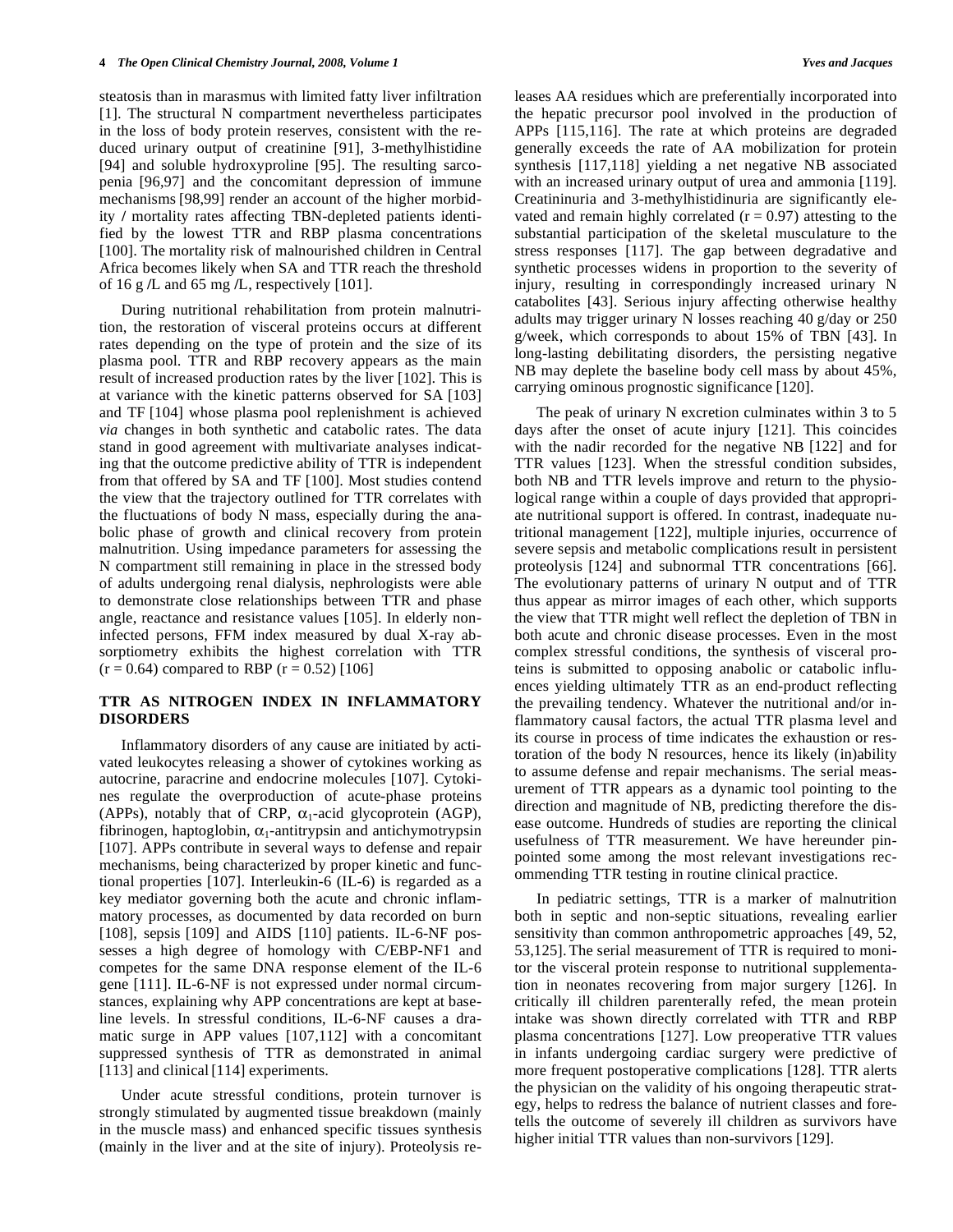TTR is also recommended for the assessment and nutritional follow-up of a large panel of hospitalized patients in internal medicine settings [130,131], in general surgery [132,133] and intensive care units [134,135]. In particular, TTR is regarded as a useful tool for the therapeutic management of head injury [136], burn patients [137], for taking into charge respiratory failure [138], acute and chronic pancreatitis [139] and Crohn's disease [140]. Liver diseases are characterized by distinct TTR interpretation difficulties. The hepatic damages caused by biliary atresia [141], by viral or alcoholic cirrhosis [142], by acute [143] or chronic [144] hepatitis depress the production of TTR plasma concentrations that are usually correlated with impairment of liver function tests. Low TTR values thus appear to nonspecifically reflect the extent of liver damage rather than its etiology. Liver N tissue only represents by weight a minor proportion of TBN but its intense turnover rate (10 to 20-fold more rapid than that of muscle tissue) [43] and its critical involvement in the orchestration of most major metabolic and immune pathways [145] explains why liver failure of any cause is usually associated with varying degrees of clinical malnutrition [142] mimicking the symptomatology of the above-described kwashiorkor **/** marasmus forms of protein depletion [1]. Patients undergoing liver transplantation suffer massive protein catabolism with a NB remaining negative many weeks postoperatively [146]. The data are in close relation with the postsurgical fall of TTR values during at least 3 weeks even in successful cases of graft livers [147], indicating that an extensive period of time is required before normalization of protein metabolism occurs. In a large cohort of 114 patients submitted to lung transplantation, a Cox proportional hazards model for overall survival has identified a pretransplant TTR threshold value  $\leq 180$  mg/L as a major mortality risk factor [148].

 The nutritional management of kidney patients has met noticeable improvement along the past decades. Until the mid 1980s, and due to its catabolic dependence on renal function causing supranormal levels, TTR was regarded as unreliable and discarded, leaving the way for the general use of SA in kidney studies. The turning point came in 1987 when a careful statistical analysis stated that TTR was the most representative marker within a large battery of currently measured parameters [149]. This original investigation stating a TTR cut-off value of 300 mg**/**L below which kidney patients incur shortened survival rate has stimulated clinical approaches offering to TTR equal predictive opportunities to that of SA [150]. The most recent studies clearly incline towards the common use of TTR superseding that of SA [8, 151-155]. It has been confirmed, mainly in intensive care renal units, that the serial measurement of TTR works as a strong independent predictor of long-term survival, allowing to identify the patients in need of nutritional intervention [151,155] or at risk of reduced life expectancy [154, 155]. Using proportional hazards regression models, the relative risk of death was inversely correlated to TTR concentrations in 8,157 hemodialyzed patients [155] who benefit from a 44% lower mortality risk in comparison with patients submitted to peritoneal dialysis [153]. TTR is currently measured as nutritional marker in tropical areas where bacterial, viral and parasitic diseases are still highly prevalent, usually in connection with defective immune and vitamin A status. It is the case for malaria in Thailand [156], for trypanosomiasis

in Ivory Coast [157], schistosomiasis in Brazil [158], measles in Mali [159] and shigellosis in Bangladesh [160]. AIDS studies have shown that HIV-seropositive individuals reveal no significant difference from normal controls whereas declared AIDS patients exhibit declining TTR values as the morbid condition worsens [161].

 In westernized societies, elderly persons constitute a growing population group. A substantial proportion of them may develop a syndrome of frailty characterized by weight loss, clumsy gait, impaired memory and sensorial aptitudes, poor physical, mental and social activities, depressive trends. Hallmarks of frailty combine progressive depletion of both structural and metabolic N compartments [162]. Sarcopenia and limitation of muscle strength are naturally involutive events of normal ageing which may nevertheless be accelerated by cytokine-induced underlying inflammatory disorders [163,164]. Depletion of visceral resources is substantiated by the shrinking of FFM and its partial replacement by FM, mainly in abdominal organs, and by the down-regulation of indices of growth and protein status [162]. Due to reduced tissue reserves and diminished efficiency of immune and repair mechanisms, any stressful condition affecting old age may trigger more severe clinical impact whereas healing processes require longer duration with erratical setbacks. As a result, protein malnutrition is a common finding in most elderly patients [165] with significantly increased morbidity and mortality rates [166,167]. Measurement of visceral protein status is proved useful throughout the entire ageing lifespan. Combining SA and TTR testing provides an accurate prediction in the prognosis of hospitalized geriatric patients already at the time of admission with additional suspicion of cancer status in the case of low values [168]. The follow-up of elderly patients submitted to surgical restoration of hip fracture reveals NB turning positive within 8-10 days in the absence of medical complications, consistent with the normalization of TTR values, whereas those afflicted by obstacle course are kept under negative NB with persisting subnormal TTR concentrations [169]. A wide range of co-morbidities associated with defective protein nutritional status is described in aging persons who become more prone to develop pressure sores [163], osteoporosis [170], oral candidiasis [171] and nuclear cataract [172].

 The isolation and purification of rat TTR [173] has allowed to set up animal models. In normal rats, TTR manifests highly significant correlations with nutrient intakes and with visceral and carcass N stores [174]. In tumor-bearing rats, the progressive exhaustion of body protein mass towards cachexia states is correlated with declining TTR values [175]. TTR is currently utilized as indicator of protein nutritional status in cancer patients [176,177]. TTR is held as the most powerful test overall for evaluating visceral protein status of children with solid tumors [178] and leukemias [179] both at the time of diagnosis and throughout chemotherapy. In bone marrow transplantation for malignancies, TTR accurately reflects at any point changes in the patient's clinical status [180]. TTR has proved to be a useful marker of nutritional alterations with prognostic implications in large bowel cancer [181], bronchopulmonary carcinoid tumor [182], ovarian carcinoma [183] and bladder epithelioma [184]. Many oncologists have observed a rapid TTR fall 2 or 3 months prior to the patient's death [181]. In cancer patients submitted to surgical intervention, most postoperative com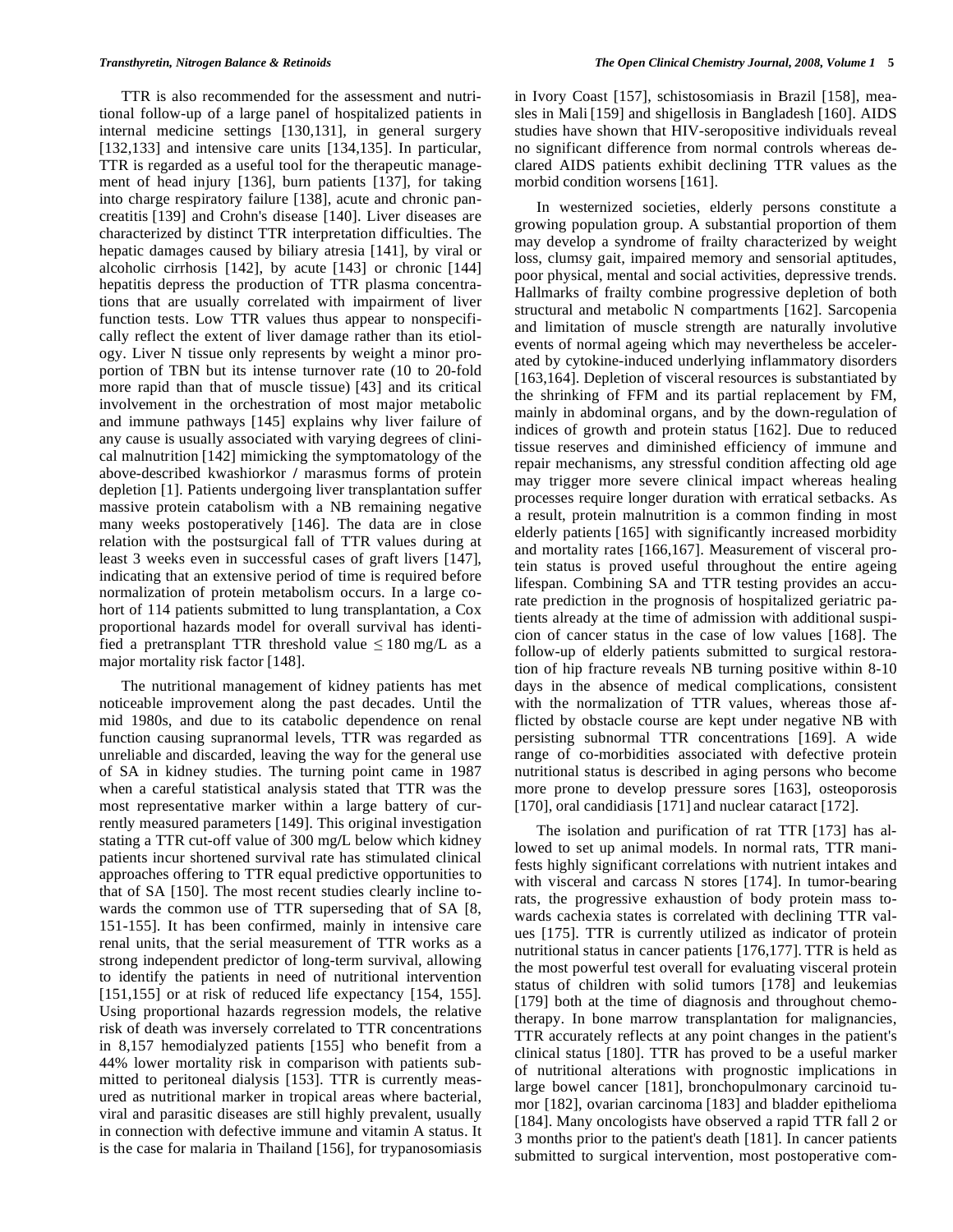plications occurred in subjects with preoperative TTR  $\leq 180$  mg/L [185]. Two independent studies came to the same conclusion that a TTR threshold of 100 mg/L is indicative of extremely weak survival likelihood and that these terminally ill patients better deserve palliative care rather than aggressive therapeutic strategies [185,186].

 Most physicians interested in assessing nutritional status are currently using TTR as single protein index. New trends have occurred aiming at aggregating TTR with one or many reactants of the stressful response with a view to encompassing both nutritional and inflammatory facets of the disease spectrum. Under (sub)acute circumstances, the most frequently proposed association is by far the CRP**/**TTR ratio as documented in neonatal [187], adult [160] or postoperative infections [188], in myocardial infarction [189], renal insufficiency [190] or multiple organ failure [191]. The AGP**/**TTR couple is especially recommended in chronic inflammatory disorders, notably in several cancer types [192,193]. Working along the same lines is the prognostic inflammatory and nutritional index (PINI) [194] which is successfully applied on large cohorts of patients. TTR also participates in the development of screening formulas recently generated by innovative analytical tools such as surface-enhanced laser desorption**/**ionization (SELDI) or matrix-assisted laser desorption**/**ionization (MALDI) coupled with time of flightmass spectrometry (TOF-MS). The advent of these sophisticated and costly proteomic fingerprinting studies of serum or other biological fluids are nevertheless promising in that they tentatively strive to identify the early stages of several disease conditions such as hepatitis B [195], tuberculosis [196], Alzheimer's disease [197] or neoplastic disorders [198]. These proteomic detecting systems usually combine classical APP reactants with some minor biological compounds scarcely measured in routine laboratory practice such as cathepsin D, hemopexin, neopterin or vitronectin. The fact that most, if not all, of these fingerprinting formulas embody TTR measurement indicates that there exists among workers a large consensus considering this carrier-protein as the most reliable indicator of protein depletion in morbid circumstances.

#### **PROGRESS IN TTR RESEARCH : THE BRAIN AGE-ING PROCESS**

 Dementia, defined as significant memory impairment and loss of intellectual functions, is a common and devastating public health problem, affecting an estimated 2-4% individuals over the age of 65 years. Two distinct clinicopathological conditions are usually taken into consideration as causative factors: Alzheimer's disease (AD), a chronic and continuously progressing illness for which the only widely accepted risk conditions are age and family history of the disease; and cerebral infarction, a brain deteriorating process evolving along episodic and repetitive bouts so as to generate a syndrome of multi-infarct dementia (MID) [199]. The rates of both AD and MID increase dramatically with age, leading to coexisting pathologies with intermingled symptomatology [200]. In support to this mixed cases concept are the report of equally increased blood-brain barrier permeability in both AD and MID patients [201] and the accumulation of amyloid -protein in the brain of MID subjects mimicking AD pathology [202]. There exists considerable overlap between AD and MID clinical symptoms, giving rise to a continuum

 Researchers involved in the pathogenesis of AD and MID are focusing their attention on two main targets, namely vasculature and brain tissue. Among the vascular risk factors and besides the already mentioned alterations of blood-brain barrier permeability [201], low-grade systemic inflammation as assessed by elevated IL-6 [203] and CRP [204] plasma values, could contribute to the activation of vascular endothelial cells. Rampant inflammation is associated with increased incidence of depression [205], of delirium [206] and reduced life expectancy [207]. In addition, the elevated homocysteine (Hcy) values found in AD patients [208,209] are reportedly associated with dementia [208,210]. Hyperhomocysteinemia is causally attributed to dietary deficiencies in water-soluble vitamins in the order of folates > cobalalamins > pyridoxine [211,212] although protein malnutrition is also incriminated as causative factor in a significant proportion of cases [213]. The resulting atherothrombogenesis is created by a variety of interwoven mechanisms, among which are Hcy-induced damage to the endothelial and vascular smoothmuscle cells, reduced synthesis and bioavailability of nitric oxide and overproduction of highly reactive oxidative byproducts [211,212].

 The choroid plexus is the sole site of mammalian brain involved in TTR production [214]. Its synthesis rate by the choroid epithelium is estimated 25 to 100 times higher than that of the liver on a weight basis [215]. As a result, TTR is a major component of CSF, constituting 10 to 25 % of total ventricular proteins [216] conveying up to 80% of intrathecal thyroxine [217]. TTR thus constitutes an hormonal carrierprotein fulfilling important ontogenic and functional properties in mammalian nervous structures, a concept further corroborated by the observation of its increased CSF concentration during the neonatal period [218]. The data imply that choroidal TTR facilitates the uptake of thyroxine from the bloodstream, governing its transport and delivery to brain tissues following a kinetic model developed by Australian workers [219]. In comparison, CSF contains 10 to 100 times lower RBP and retinol concentrations than plasma whilst retinyl esters from dietary origin are virtually absent [220]. Although it has been reported that minute amounts of RBP could be produced within the neuraxis [221], the sizeable proportion of retinol molecules required for brain maturation utilizes the RCC transport system to reach the choroid plexus. The RCC vehicle seems ideally suited to serve as a blood-brain conveying system as its size is close to that of SA (66 kDa as MM) known to undergo selective transmission [216]. The very high receptor binding affinity expressed by neural tissues for RBP molecules [222] is confined within the endothelial cells of the brain microvasculature and within the choroidal epithelial cells, the two primary sites of the mammalian blood-brain barrier [223]. The contrast between high RBP binding affinities and low intrathecal concentrations makes it likely that holo-RBP does not experience significant transchoroidal diffusion, strongly suggesting that its retinol ligand is released in free form and readily taken up by membrane or intracellular receptors of neural cells. The dual TTR production, plasma-derived and choroid-secreted, allows complementary stimulation of brain activities. Thyroid hormones and retinoids indeed function in concert through the mediation of common heterodimeric motifs bound to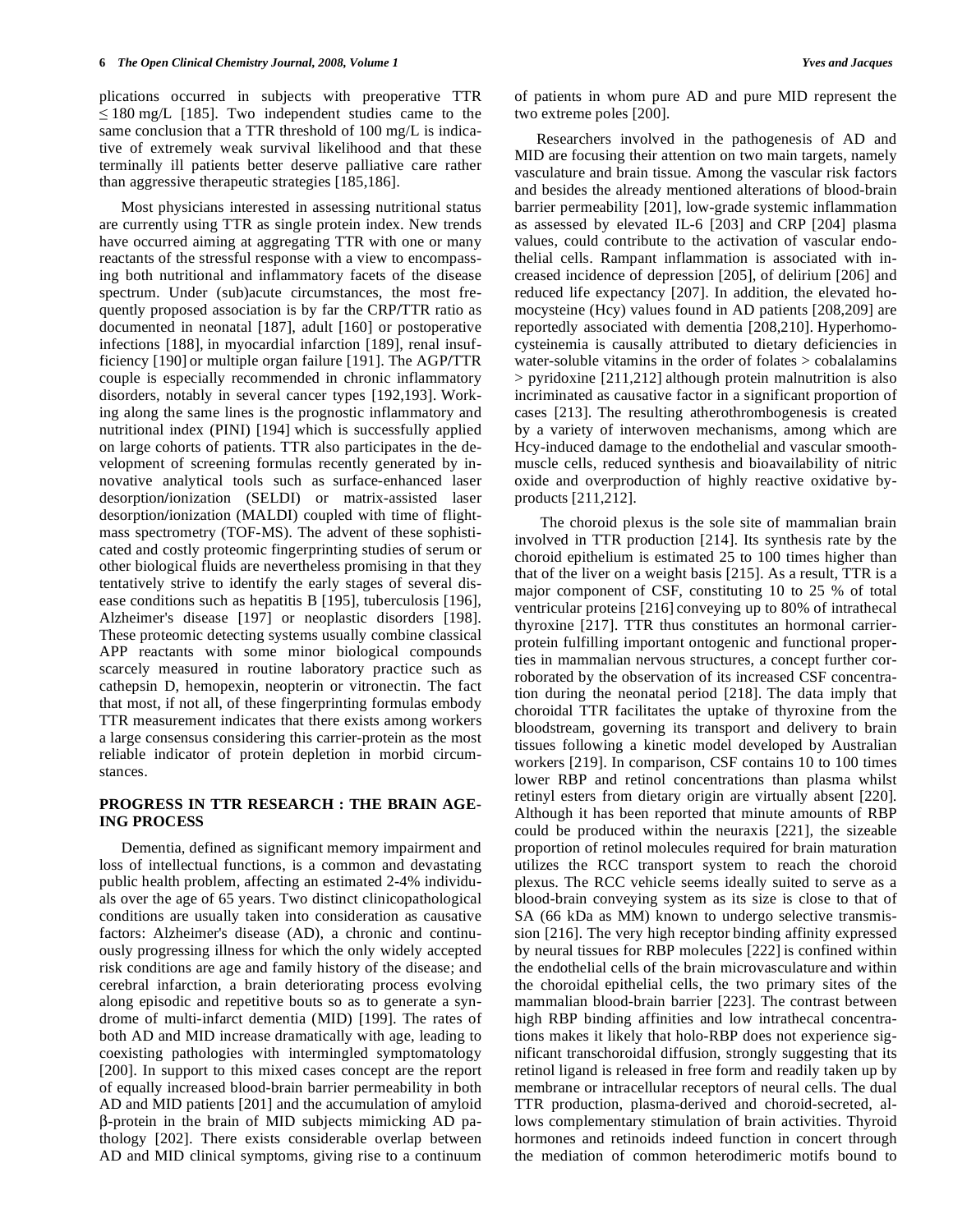DNA response elements [224,225]. The data also imply that the provision of thyroid molecules within the CSF works as a relatively stable secretory process, poorly sensitive to extracerebral influences [12] as opposed to the delivery of retinoid molecules whose plasma concentrations are highly dependent on nutritional and **/** or inflammatory alterations [66]. This last statement is documented by mice experiments [226] and clinical investigations [227] showing that the level of TTR production by the liver operates as a limiting factor for retinol transport. Defective TTR synthesis determines the occurrence of secondary hyporetinolemia which nevertheless results from entirely different kinetic mechanisms in the two quoted studies [226,227]. In the TTR knock-out mice model, holoRBP molecules are normally synthetized and secreted by the liver but undergo rapid kidney leakage in the absence of stabilizing TTR molecules [228]. Despite very low levels of plasma retinol (about 5 % of wild type), these targeted mutated animals remain healthy and fertile, implying that efficient compensatory mechanisms take place. No such increased urinary output of RBP molecules occurs in malnourished patients who develop in proportion to their declining protein status electroretinographic abnormalities and ocular lesions which are pathognomonic symptoms of vitamin Adeficiency [229]. During nutritional rehabilitation of malnourished subjects, the 3 RCC components gradually return to normal ranges even without retinol or carotene supplementation, indicating that the retinyl esters normally sequestered in liver stellate cells mandatorily need diet-induced synthesis of new TTR molecules before undergoing retinol conversion and binding as holo-RBP ligand [227]. The prominent place occupied by TTR in defining distal retinoid bioavailability has been too long unrecognized despite the warning expressing that " *overlooking the crucial role of TTR in vitamin A-metabolism results in unachieved or even misleading conclusions* " [66].

 Retinol is a precursor substrate that must undergo a twostep oxidation procedure to release firstly retinal and thereafter the two active all-*trans*- and 13-*cis*-retinoic acids (RAs) [225,230]. The latter converting steps are regulated by retinaldehyde dehydrogenase (RALDH) enzymes whose major sites of expression are the olfactory bulb, the striatum and the hippocampus [231,232]. The intracellular activities exerted by retinoid compounds are mediated by a large variety of specific receptors among which are cellular-RBP (CRBP), cellular-RA-BP (CRABP), RA-nuclear receptors (RARs) and retinoid X receptors (RXRs), each composed of 3 subtypes  $\alpha$ ,  $\beta$ ,  $\gamma$  [225,232]. Retinol is the rate-limiting determinant of the concentration of both RA derivatives [233], implying that any fluctuation in protein status might entail corresponding alterations in the cellular bioavailability of retinoid compounds, with all the more rapid effects as all-*trans*-RA has a short biological half-life of less than 1 hr [234]. Because protein malnutrition is a common finding in as much as 50 % of elderly AD and MID patients [235], many of them could well suffer permanent hyporetinolemia still accelerating the declining concentration of retinoid molecules observed over the course of normal ageing [231].

 Dietary vitamin A is required to modulate early development of brain structure and differentiation [236] together with neuronal plasticity, memory functioning and neurotransmitter signaling during adulthood [237]. The normal decrease of brain retinoid molecules throughout the ageing process principally affects the above-described major sites of RA synthesis [238], a regressive alteration even more pronounced in AD patients [231]. In murine models, early depletion of retinoids causes deposition of amyloid  $\beta$ -peptides [239], initiating the formation of Alzheimer plaques. In aged animals, cognitive and memory deficits are associated with down-regulation of the expression of retinoid receptors which may recover their full activities under RA supplementation [240]. Administration of RA similarly restores expression of proteins involved in the control of amyloidogenic pathways [241]. Along the same preventive line is the demonstration that retinol disaggregates preformed amyloid  $\beta$ fibrils, more effectively than does RA [242].

 Alternatively, TTR participates in the maintenance of memory and normal cognitive processes during ageing by acting on the retinoid signalling pathway as recently reported on TTR-null knock-out mice model [42,243]. Moreover, TTR may bind amyloid  $\beta$ -peptide *in vitro*, preventing its transformation into amyloid neurofibrils [244]. Finally, marginal protein malnutrition, as assessed by diminished TTR plasma values, causes the elevation of Hcy concentrations [245]. There exists indeed an inverse correlation between both TTR and Hcy parameters, explaining why malnourished elderly persons incur increasing risk of Hcy-depended thrombovascular complications [213]. The defective mechanism is situated at the level of cystathionine- $\beta$ -synthase  $(C\beta S)$ , an enzyme governing the crossroad of remethylation and transsulfuration pathways [246]. Japanese workers have recently provided experimental validation of the metabolic anomaly, showing that rats given methionine (Met)-deprived nutriture manifest depressed C $\beta S$  activity with subsequent elevation of Hcy plasma levels [247]. Among all essential AAs consumed in human nutrition, Met is regarded as the most critically available because its withdrawal from the customary diet causes the deepest negative NB, being almost as great as when a protein-free regimen is ingested [248]. Met is implicated in a large spectrum of metabolic and enzymic activities and participates in the conformation of a large number of molecules of survival importance [213]. Due to the fact that plant products are relatively Met-deficient, vegan subjects are more exposed than omnivorous to develop hyperhomocysteinemia - related disorders [249]. In addition to water-soluble vitamin deficiencies, dietary protein restriction may promote supranormal Hcy concentrations which appear as the dark side of adaptive attempts developed by the malnourished and**/**or stressed body to preserve Met homeostasis.

 Summing up, we assume that the low TTR concentrations reported in the blood [235] and CSF [250] of AD or MID patients result in impairment of their normal scavenging capacity [244] and in the excessive accumulation of Hcy in body fluids [245], hence causing *direct* harmful damage to the brain vasculature. In addition, depressed TTR concentrations *indirectly* inhibit the multitude of retinoid-dependent cerebral functioning pathways [231,243] allowing the development of amyloidogenic processes [239]. The practical consequences of these findings imply that the correct assessment of nutritional status is recommended in all elderly patients. The mental and cognitive dysfunctions of old age that are not genetically programmed but result from varying energy, pro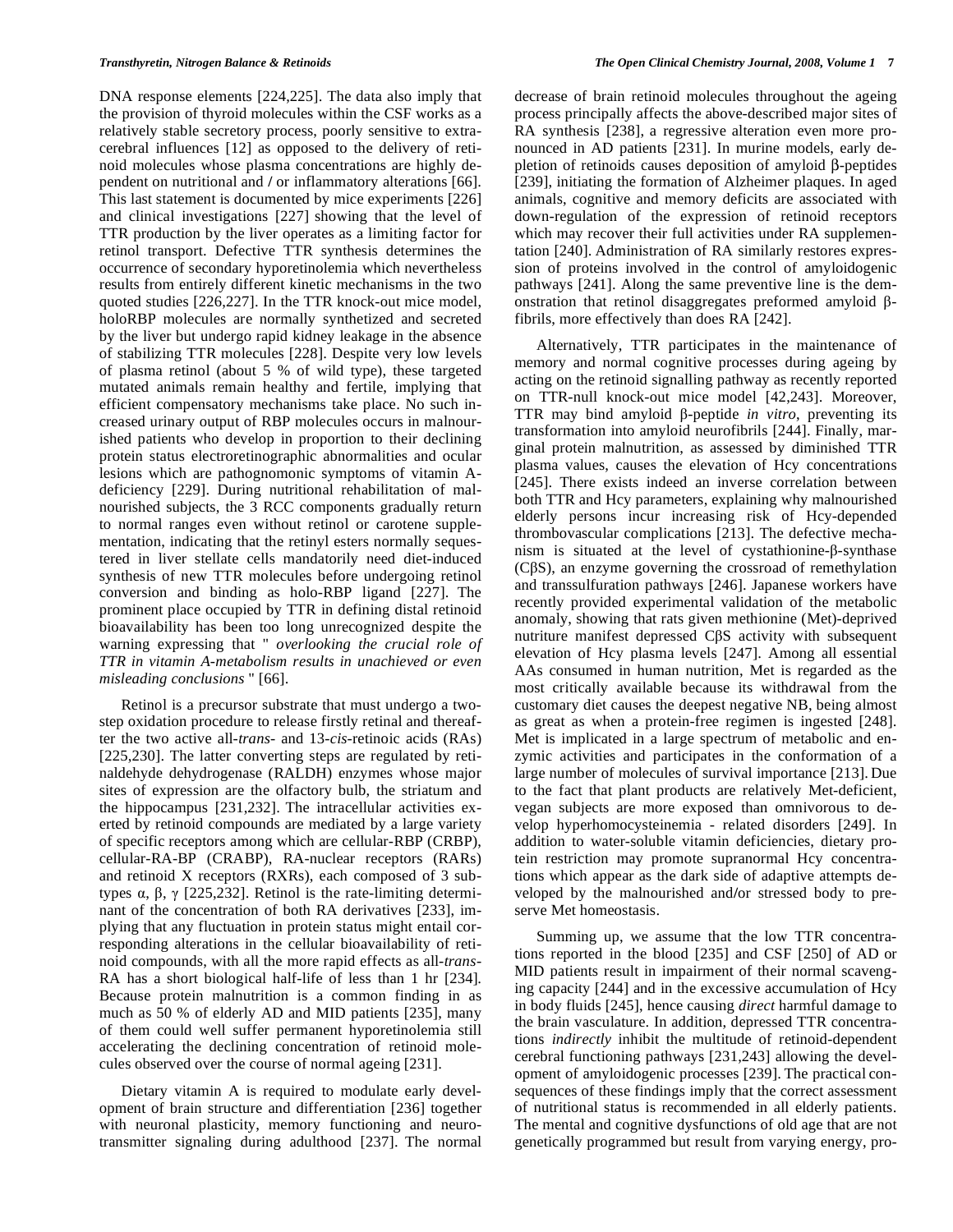tein and vitamin-deficiencies may be substantially prevented and sometimes improved provided that appropriate nutritional measures are undertaken.

#### **CONCLUDING REMARKS**

 In spite of classical criticisms [3,4], TTR is regarded as a robust and reliable indicator of protein nutritional status by clinicians belonging to most medical disciplines. Measurement of TTR is a simple, rapid, inexpensive and accurate micromethod [251]. TTR exhibits rising and superimposable values in prepubertal children, displays sexual difference at the onset of adolescence and during adulthood, thereafter decreasing in elderly subjects. Taking into account these gender- and age-specificities, TTR appears as the sole plasma protein reflecting the fluctuations of TBN pools. The relationship linking alterations of TTR plasma levels with body N reserves are documented both in animal models [175] and in human subjects [105,106].

 Uncomplicated malnutrition primarily affects the metabolic N pool, reducing protein syntheses and NB to levels compatible with survival, an adaptive response well identified by declining TTR values. In inflammatory disorders, both metabolic and structural N pools participate in varying proportions in the cytokine-induced responses of the stressed body, resulting in TBN shrinking and concomitant depression of TTR concentrations. Abatement of the stressful condition and **/** or efficient nutritional rehabilitation allows restoration to normal levels of both TBN pools and TTR values following parallel slopes. TTR thus appears as a dynamic index predicting the outcome of the disease. We attached more importance to the trend outlined by its serial appraisal than to any single measurement. The interval of time between 2 consecutive samplings should depend on the severity and evolution of the morbid condition. We recommend daily periodicity in distressed neonates, intensive care and transplantation patients, bi-weekly frequency in medical or surgical conditions of medium severity and monthly sequence in chronically evolving disorders.

 Whatever the causal factor, depletion of TBN reserves attenuates the body's capacity to mount appropriate immune and repair mechanisms. A number of clinical investigations have advocated the level of plasma TTR as predictor of the length of hospital stay (LOS) and of mortality rate [252- 255]. TTR values situated under 180 mg **/** L constitute a boundary below which serious complications are to be expected [148,185]. In cancer patients, the threshold of 100 mg TTR **/** L is regarded as harbinger of death [185,186] which may be anticipated 2 or 3 months before the lethal outcome [181]. The same TTR predictive capacity has been reported in kidney patients whose relative risk of death is found inversely correlated with TTR plasma values [154,155,190]. Not surprisingly, unrecognized malnutrition entails longer LOS, increased number of complications and higher care costs whereas early detection and treatment of high risk patients significantly alleviate the financial burden of hospitalization while improving the prognostic outcome of the patients [252-256]. The last statement is documented by the first prospective and randomized survey showing that reduced morbidity and mortality rates are depending on protein N intake and correlated with rising TTR concentrations [257]. We recommend that the measurement of TTR be universally applied as an integral part of any curative process.

 The last section devoted to brain maturation and functioning in elderly persons paves the way for new diagnostic and therapeutic approaches. The revival of older RCC studies [227] allows to throw deeper insight into more recent findings [236-244] and to enlarge the scope of current research. Our data support the view that AD should no longer be considered as a distinct nosological entity but rather as forming a continuum with MID disorders, consistent with previous anatomoclinical features [200]. If that hypothesis holds true would mean that the varying clinical symptoms of both diseases spectrum would result from intricated factors among which gender, age, individual vulnerability and relative impact of protein-, retinoid- and vitamin-deficiencies take part, ultimately harming cerebral structures. TTR plays a pivotal role in that scenario **:** subnormal TTR plasma values commonly found in AD and MID patients [235] should inform the clinician that, besides overall TBN depletion, something goes wrong in protein metabolism, in TTR behavior or transport capacity. It could be disruption of Met homeostasis [213], inability to exert cleansing [239,244] or disintegrating  $[242]$  properties on amyloid  $\beta$ -fibril deposits, or a combination of these. Providing elderly persons with optimal protein nutritional status in order to insure their protection against the risk of neurodeterioration is the last message released by the fascinating TTR plasma protein.

#### **CONFLICT OF INTEREST STATEMENT**

 The authors of the present review article have no financial, scientific or personal conflict of interest with other people, companies or organizations**.** 

#### **ACKNOWLEDGMENTS**

 The authors acknowledge the analytical information and kind assistance provided by scientists belonging to the Foundation for Blood Research, Scarborough, Maine, USA during the preparation of the manuscript.

#### **REFERENCES**

- [1] Ingenbleek, Y.; De Visscher, M.; De Nayer, P. *Lancet*, **1972**, *2*, 106.
- [2] Bernstein, L.H.; Bachman, T.E.; Meguid, M.; Ament, M.; Baumgartner, T.; Kinosian, B.; Martindale, R.; Spiekerman, M. *Nutrition,* **1995**, *11*, 169.
- [3] Shenkin, A. *Clin. Chem.,* **2006**, *52*, 2177.
- [4] Johnson, A.M.; Merlini, G.; Sheldon, J.; Ichihara, K. *Clin. Chem. Lab. Med.,* **2007**, *45*, 419.
- [5] Georgieff, M.K.; Sasanow, S.R.; Mammel, M.C.; Ophoven, J.; Pereira, G.R. *J. Pediatr.,* **1986**, *108*, 972.
- [6] Braverman, L.E.; Ingbar, S.H. *J. Clin. Endocrinol. Metab.,* **1967**, *27*, 389.
- [7] Smith, F.R.; Goodman, D.S. *J. Clin. Invest.,* **1971**, *50*, 2426.
- Sreedhara, R.; Avram, M.M.; Blanco, M.; Ratish, R.; Avram, M.M.; Mittman, N. *Am. J. Kidney Dis.,* **1996**, *28*, 937.
- [9] Cardenas, D.; Blonde-Cynober, F.; Ziegler, F.; Cano, N.; Cynober, L. *Clin. Nutr.* **2001**, *20*, 276.
- [10] Schreiber, G. *Clin. Chem. Lab. Med.,* **2002**, *40*, 1200.
- [11] Power, D.M.; Elias, N.P.; Richardson, S.J.; Mendes, J.; Soares, C.M.; Santos, C.R.A. *Gen. Comp. Endocrinol.,* **2000***, 119*, 241.
- [12] Dickson, P.W.; Aldred, A.R.; Bannister, D.; Schreiber, G. *J. Biol. Chem.,* **1986***, 261*, 3475.
- [13] Wallace, M.R.; Naylor, S.; Kluve-Beckerman, B.; Long, G.L.; McDonald, L.; Shows, T.B.; Benson, M.D. *Biochem. Biophys. Res. Commun.,* **1985**, *129*, 753.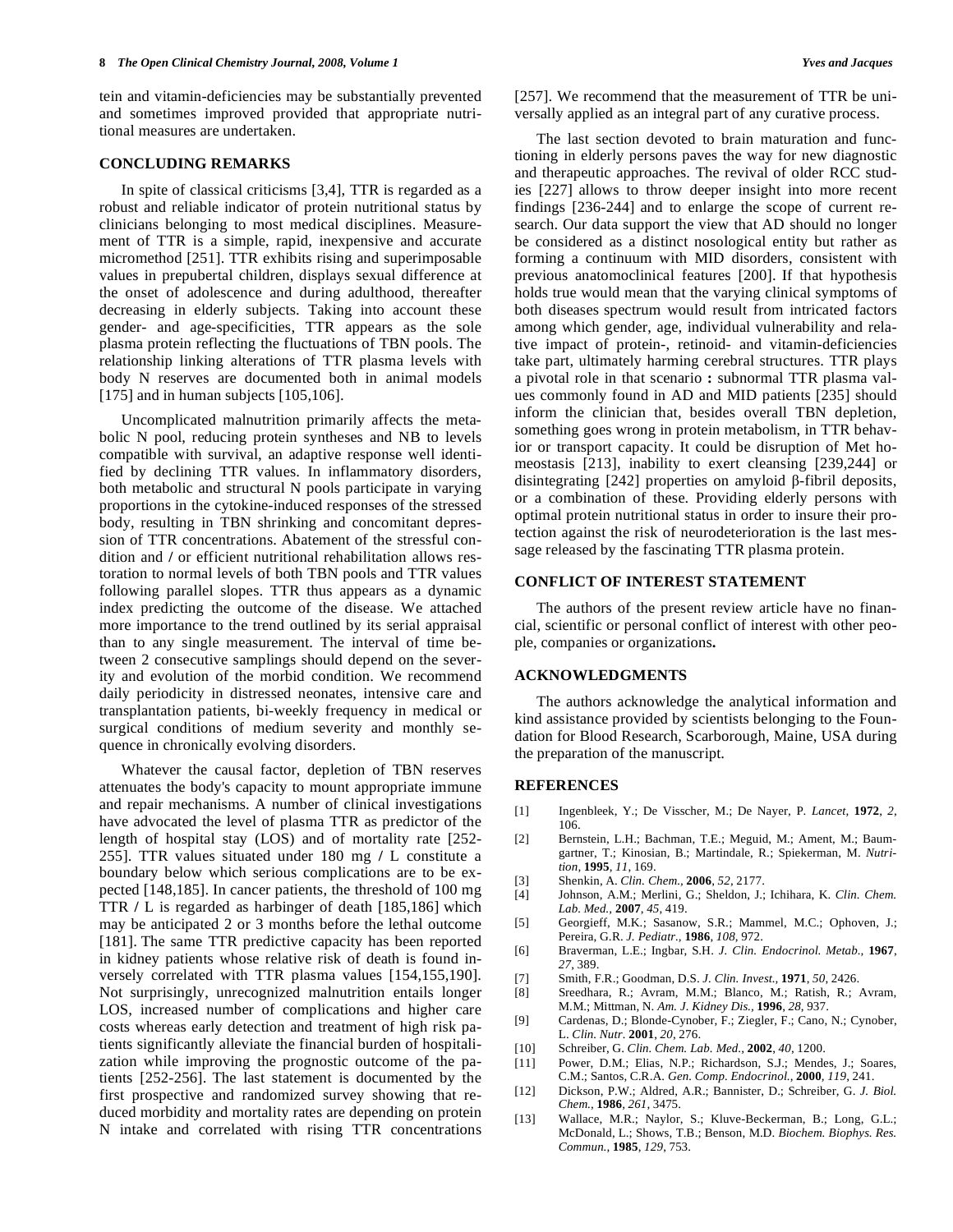- [14] Tsuzuki, T.; Mita, S.; Maeda, S.; Araki, S.; Shimada, K. *J. Biol. Chem.,* **1985**, *260*, 12224.
- [15] Sasaki, H,.; Yoshioka, M.; Tagaki, Y.; Sakaki, Y. *Gene,* **1985**, *37*, 191.
- [16] Soprano, D.R.; Herbert, J.; Soprano, K.; Schon, E.A.; Goodman, D.S. *J. Biol. Chem.,* **1985**, *260*, 11793.
- [17] Kanda, Y.; Goodman, D.S.; Canfield, R.; Morgan, F. *J. Biol. Chem.,* **1974**, *249*, 6796.
- [18] Blake, C.C.F.; Geisow, M.J.; Oatley, S.J.; Rérat, B.; Rérat, C. *J. Mol. Biol.,* **1978**, *121*, 339.
- [19] Kanai, M.; Raz, A.; Goodman, D.S. *J. Clin. Invest.,* **1968**, *47*, 2025.
- [20] Newcomer, M.E.; Jones, T.A.; Åqvist, J.; Sundelin, J.; Eriksson,
- U.; Rask, L.; Peterson, P.A. *EMBO J.*, **1984**, *3*, 1451.
- [21] Monaco, H.L. *Clin. Chem. Lab. Med.,* **2002**, *40*, 1229.
- [22] Melhus, H.; Nilsson, T.; Peterson, P.A.; Rask, L. *Exp. Cell Res.,*  **1991**, *197*, 119.
- [23] Kabat, E.A.; Moore, D.; Landow, H. *J. Clin. Invest.,* **1942**, *21*, 571.
- [24] Ingbar, S.H. *Endocrinology,* **1958**, *63*, 256.
- [25] Schultze, H.E.; Schönenberger, M.; Schwick, G. *Biochem. Z.,*  **1956**, *328*, 267.
- [26] Goodman, D.S.; Peters, T.; Robbins, J.; Schwick, G. *J. Biol. Chem.,* **1981**, *256*, 12.
- [27] Socolow, E.L.; Woeber, K.A.; Purdy, R.H.; Holloway, M.T.; Ingbar, S.H. *J. Clin. Invest.,* **1965**, *44*, 1600.
- [28] Peterson, P.A.; Nilsson, S.; Ostberg, L.; Rask, L.; Vahlquist, A. *Vitam. Horm.,* **1974**, *32*, 181.
- [29] Makover, A.; Moriwaki, H.; Ramakrishnan, R.; Saraiva, M.J.M.; Blaner, W.S.; Goodman, D.S. *J. Biol. Chem.,* **1988**, *263*, 8598.
- [30] Pettersson, T.; Carlström, A.; Jörnvall, H. *Biochemistry,* **1987**, *26*, 4572.
- [31] Westermark, P.; Sletten, K.; Johansson, B.; Cornwell, G.G. III. *Proc. Natl. Acad. Sci. USA.,* **1990**, *87*, 2843.
- [32] Ando, Y.; Nakamura, M.; Araki, S. *Arch. Neurol.,* **2005**, *62*, 1057.
- 
- [33] Andrade, C. A. *Brain,* **1952**, *75*, 408. [34] Costa, P.P.; Figueira, A.; Bravo, F. *Proc. Natl. Acad. Sci. USA.,* **1978**, *75*, 4449.
- [35] Burton P.M.; Horner, B.L.; Jones, G.; Lin, T.; Nestor, J.J. Jr.; Newman, S.R.; Parks, T.L.; Smith, A.J.; White, A. *Int. J. Immunopharmacol*., **1987**, *9*, 297.
- [36] Liz, M.A.; Faro, C.J.; Saraiva, M.J.; Sousa, M.M. *J. Biol. Chem.,* **2004**, *279*, 21431.
- [37] de Vera, N.; Cristófol, R.; Rodrígues Farré, E. *Life Sci.,* **1988**, *43*, 1277.
- [38] Boomsma, F.; Man In 't Veld, A.J.; Schalekamp, M.A.D.H. *J. Pharmacol. Exp. Ther.,* **1991**, *259*, 551.
- [39] Sousa, J.C.; Grandela, C.; Fernandez-Ruiz, J.; de Miguel R.; de Sousa, L.; Magalhaes, A.I.; Saraiva, M.J.; Sousa, N.; Palha, J.A. *J. Neurochem.,* **2004**, *88*, 1052.
- [40] Refai, E.; Dekki, N.; Yang, S.N.; Imreh, G.; Cabrera, O.; Yu, L.; Yang, G.; Norgren, S.; Rössner, S.M.; Inverardi, L.; Ricordi, C.; Olivecrona, G.; Andersson, M.; Jörnvall, H.; Berggren, P.O.; Juntti-Berggren, L. *Proc. Natl. Acad. Sci. USA.,* **2005**, *102*, 17020.
- [41] Richardson, S.J.; Lemkine, G.F.; Alfama, G.; Hassani, Z.; Demeneix, B.A*. Neurosci. Lett*., **2007**, *421*, 234.
- [42] Sousa, J.C.; Marques, F.; Dias-Ferreira, E.; Cerqueira, J.J.; Sousa, N.; Palha, J.A. *Neurobiol. Aging*, **2007**, *28*, 713.
- [43] Ingenbleek, Y.; Young, V.R. *Clin. Chem. Lab. Med.,* **2002**, *40*, 1281.
- [44] Andreoli, M.; Robbins, J. *J. Clin. Invest.,* **1962**, *41*, 1070.
- [45] Gitlin, D.; Kumate, J.; Urrusti, J.; Morales, C. *J. Clin. Invest.,* **1964**, *43*, 1938.
- [46] Makover, A.; Soprano, D.R.; Wyatt, M.L.; Goodman, D.S. *Differentiation,* **1989**, *40*, 17.
- [47] Sasanow, S.R.; Spitzer, A.R.; Pereira, G.R.; Heaf, L.; Watkins, J.B. *J. Pediat. Gastroenterol. Nutr.,* **1986**, *5*, 111.
- [48] Vahlquist, A.; Rask, L.; Peterson, P.A.; Berg, T. *Scand. J. Clin. Lab. Invest.,* **1975**, *35*, 569.
- [49] Nissim, I.; Yudkoff, M.; Pereira, G.; Segal, S. *J. Pediatr. Gastroenterol. Nutr.,* **1983**, *2,* 507.
- [50] Thomas, M.R.; Massoudi, M.; Byrne, J.; Mitchell, M.A.; Eggert, L.D.; Chan, G.M. *J. Parenter. Enter. Nutr.,* **1988**, *12*, 162.
- [51] Polberger, S.K.; Fex, G.; Raiha, N.C. *Acta Paediatr. Scand.,* **1990**, *79*, 729.
- [52] Kashyap, S.; Schulze, K.F.; Forsyth, M.; Dell, R.B.; Ramakrishnan, R.; Heird, W.C. *Am. J. Clin. Nutr.,* **1990**, *52*, 254.
- 
- [53] Georgieff, M.K.; Sasanow, S.R.; Pereira, G.R. *J. Pediatr. Gastroenterol. Nutr.,* **1987**, *6*, 775.
- [54] Bienvenu, J.; Jeppson, J.0.; Ingenbleek, Y. In *Serum Proteins in Clinical Medicine*; Ritchie RF, Navolostkaia 0, Eds.; Foundation for Blood Research: Scarborough, **1996**; Vol. *1*, pp*.* 9.011-18.
- [55] Young, V.R.; Steffe, W.P.; Pencharz, P.B.; Winterer, J.B.; Scrimshaw, N.S. *Nature,* **1975**, *253*, 192.
- [56] Fomon, S.J.; Haschke, F.; Ziegler, E.E.; Nelson, S.E. *Am. J. Clin. Nutr.,* **1982**, *35*, 1169.
- [57] Warner, A.; Jang, R. *Ann. Clin. Lab. Sci.,* **1999**, *20*, 398.
- [58] Ingenbleek, Y. Ph. D. Thesis, University of Louvain, **1977**.
- [59] Reifen, R.; Haftel, L.; Manor, G.; Sklan, D.; Edris, M.; Khoshoo, V; Ghebremeskel, K. *Nutrition,* **2003**, *19*, 427.
- [60] Veldhuis, J.D.; Roemmich, J.N.; Richmond, E.J.; Rogol, A.D.; Lovejoy, J.C.; Sheffield-Moore, M.; Mauras, N.; Bowers, C.Y. *Endocr. Rev.,* **2005**, *26*, 114.
- [61] Lohman, T.G. *Advances in Body Composition Assessment*. Monograph 3. Human Kinetic Publisher: Champaign, **1992**.
- [62] Forbes, G.B. *Human Body Composition. Growth, Aging, Nutrition and Activity*, Springer-Verlag, Berlin, **1987**.
- [63] Ingenbleek, Y.; De Visscher, M. *Metabolism,* **1979**, *28*, 9.
- [64] Hansen, R.D.; Raja, C.; Allen, B.J. In *In Vivo Body Composition Studies*; Yasamura S, Wang J, Pierson RN Jr, Eds.; New York Academy of Sciences: New York, **2000**; pp. 345-52.
- [65] Young, V.R.; Yu, Y.M.; Fugakawa, N.K. In *Energy, Metabolism, Tissue Determinants and Cellular Corollaries*; Kinney JM, Tucker HN, Eds; Raven Press: New York, **1992**; pp. 439-66.
- [66] Ingenbleek, Y.; Young, V.R. *Annu. Rev. Nutr.,* **1994**, *14*, 495.
- [67] FAO/WHO/United Nations University. *Energy and Protein Requirements*. Report of a Joint FAO/WHO/UNU Expert Group. Technical Report N° 724. WHO: Geneva, **1985**.
- [68] Young, V.R.; Marchini, J.S. *Am. J. Clin. Nutr.,* **1990**, *51*, 270.
- [69] Afolabi, P.R.; Jahoor, F.; Gibson, N.R.; Jackson, A.A. *Am. J. Physiol. Endocrinol. Metab.,* **2004**, *287*, E327.
- [70] Cahill, G.F. Jr. *Clin. Endocrinol. Metab.,* **1976***, 5,* 397.
- [71] Wannemacher, R.W. Jr.; Wannemacher, C.F.; Gyatrin, M.B. *Biochem. J.,* **1971**, *124*, 385.
- [72] Marten, N.W.; Burke, E.J.; Hayden, J.M.; Straus, D.S. *FASEB J.,*  **1994**, *8*, 538.
- [73] Fafournoux, P.; Bruhet, A.; Jousse, C. *Biochem. J.,* **2000**, *351*, 1.
- [74] de Jong, F.A.; Schreiber, G. *J. Nutr.,* **1987**, *117*, 1795.
- [75] Kimball, S.R. *J. Nutr*., **2002**, *132*, 883.
- [76] Straus, D.S.; Marten, N.W.; Hayden, J.M.; Burke, E.J. *J. Nutr.,* **1994**, *124*, 1041.
- [77] Costa, R.H.; Grayson, D.R.; Darnell, J.E. Jr. *Mol. Cell. Biol*., **1989**, *9*, 1415.
- [78] Wang, Z.; Burke, P.A. *J. Mol*. *Biol.,* **2007**, *371*, 323.
- [79] Moscowitz, S.R.; Pereira, G.; Spitzer, A.; Heaf, L.; Amsel, J.; Watkins, J.B. *J. Pediatr.,* **1983**, *102*, 744.
- [80] Kashyap, S.; Forsyth, M.; Zucker, C.; Ramakrishnan, R.; Dell, R.B.; Heird, W.C. *J. Pediatr.,* **1986**, *108*, 955.
- [81] Kurugol, Z.; Coker, M.; Coker, C.; Egemen, A.; Ersoz, B. *Turk. J. Pediatr.,* **1997**, *39*, 195.
- [82] Symreng, T.; Cederblad, G.; Croner, S.; Larsson, J.; Schildt, B. *Clin. Nutr.,* **1985**, *4*, 81.
- [83] Gofferje, H.; Kozlik, V. *Infusionsther. Klin. Ernähr.,* **1977**, *4*, 320.
- [84] Kobbah, A. M.; Hellsing, K.; Tuvemo, T. *Acta Paediatr. Scand*., **1988**, *77*, 734.
- [85] Adde, F.V.; Dolce, P.; Tanikawa, C.E.; Uehara, D.Y.; Cardoso, A.L.; Rozov, T. *J. Pediatr. (Rio),* **1997**, *73*, 317.
- [86] Jain, S.K.; Ross, J.D.; Duett, J.; Herbst, J.J. *Am. J. Med. Sci.,* **1990**, *299*, 13.
- [87] Bosin, E.; Glasgow, A.M.; Monji, N. *Clin. Biochem.,* **1986**, *19*, 189.
- [88] Arnold, G.L.; Vladutiu, C.J.; Kirby, R.S.; Blakely, E.M.; De Luca, J.M. *J. Pediatr.,* **2002**, *141*, 243.
- [89] Acosta, P.B.; Yannicelli, S.; Ryan, A.S.; Arnold, G.; Marriage, B.J.; Plewinska, M.; Bernstein L.; Fox, J.; Lewis, V.; Miller, M.; Velazquez, A. *Mol. Genet. Metab.,* **2005**, *86*, 448.
- [90] Ogunshina, S.O.; Hussain, M.A. *Am. J. Clin. Nutr.,* **1980**, *33*, 794.
- [91] Schendel, H.E.; Hansen, J.D. *Am. J. Clin. Nutr.,* **1965**, *17*, 36.
- [92] Soares, M.J.; Piero, L.S.; Shetty, P.S.; Jackson, A.A.; Waterlow, J.C. *Clin. Sci.,* **1994**, *86*, 441.
- [93] McMillan, S.A.; Dickey, W.; Douglas, J.P.; Hughes, D.F. *J. Clin. Pathol.,* **2001**, *54*, 783.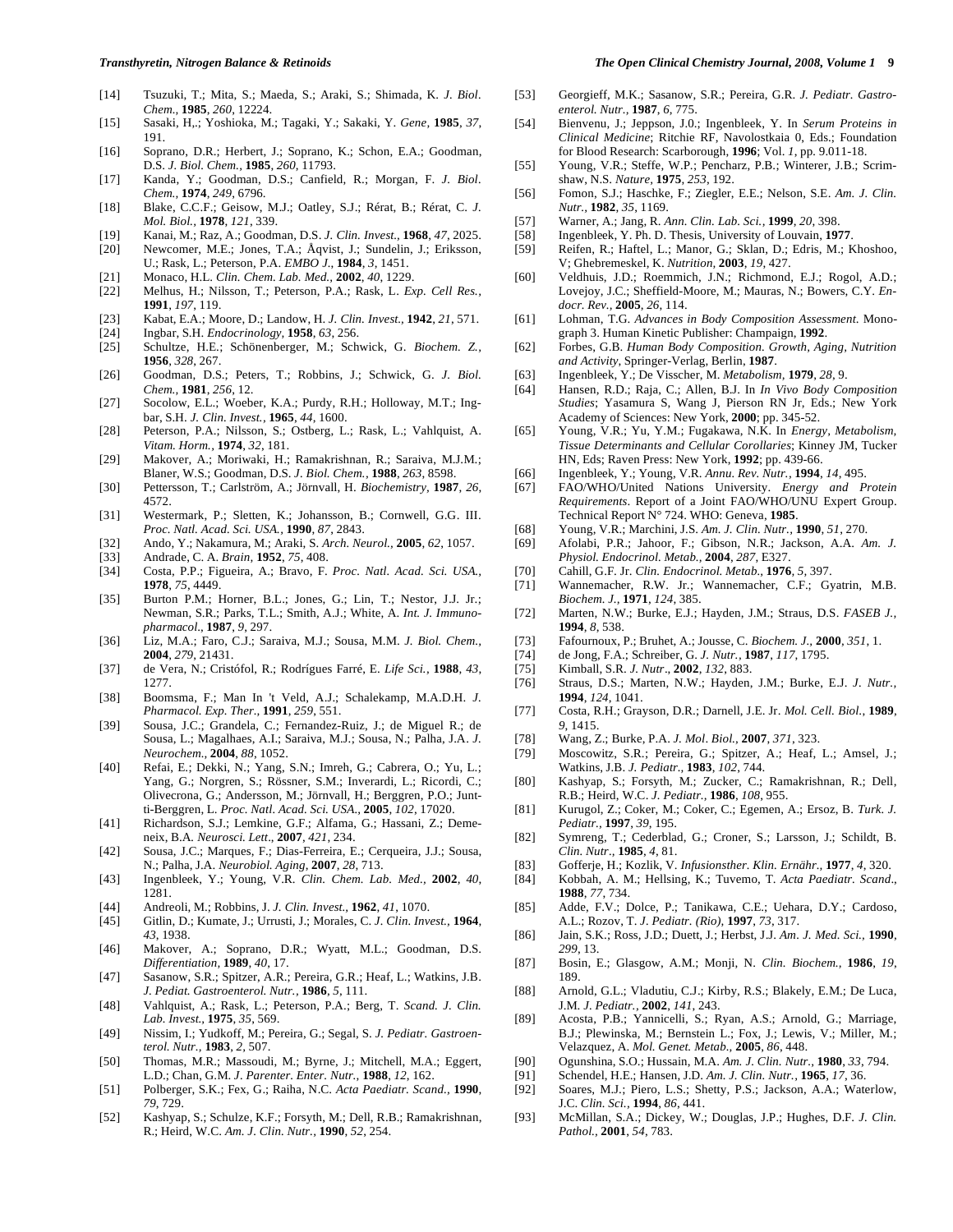#### **10** *The Open Clinical Chemistry Journal, 2008, Volume 1* **<b>***The Chemistry Journal, 2008, Volume 1 Yves and Jacques Yves and Jacques*

- [94] Nagabhushan, V.S.; Narasinga Rao, B.S. *Am. J. Clin. Nutr.,* **1978**, *31*, 1322.
- [95] Picou, D.; Alleyne, G.A.O.; Seakins, A. *Clin. Sci.,* **1965***, 29*, 517.
- [96] Heymsfield, S.B.; McManus, C.; Stevens, V.; Smith, J. *Am. J. Clin. Nutr.,* **1982**, *35*, 1192.
- [97] Briend, A.; Garenne, M.; Maire, B.; Fontaine, O.; Dieng, F. *Eur. J. Clin. Nutr.,* **1989**, *43*, 715.
- [98] Smythe, P.M.; Brereton-Stiles, G.G.; Grace, H.J.; Mafoyane, A.; Schonland, M.; Coovadia, H.M.; Loening, W.E.; Parent, M.A.; Vos, G.H. *Lancet,* **1971**, *2*, 939.
- [99] Moulias, R.; Deville-Chabrolle, A.; Congy, F.; Wang, A.; Marescot, M.R.; Lesourd, B. In *Nutrition, Immunity and Illness in the Elderly*; Chandra, R.K., Ed.; Pergamon Press: New York, **1986**; pp. 165-72.
- [100] Brasseur, D.; Hennart, P.; Dramaix, M.; Bahwere, P.; Donnen, P.; Tonglet, R.; Devreker, T.; Duchateau, J. *J. Pediatr. Gastroenterol. Nutr.,* **1994**, *18*, 220.
- [101] Dramaix, M.; Brasseur, D.; Donnen, P.; Bawhere, P.; Porignon, D.; Tonglet, R.; Hennart, P. *Am. J. Epidemiol*., **1996**, *143*, 1235.
- [102] Morlese, J.F.; Forrester, T.; Del Rosario, M.; Frazer, M.; Jahoor, F. *J. Nutr.,* **1998**, *128*, 214.
- [103] Morlese, J.F.; Forrester, T.; Badaloo, A.; Del Rosario, M.; Frazer, M.; Jahoor, F. *Am. J. Clin. Nutr.,* **1996**, *64*, 952.
- [104] Morlese, J.F.; Forrester, T.; Del Rosario, M.; Frazer, M.; Jahoor, F. *J. Nutr.,* **1997**, *127*, 1469.
- [105] Mushnick, R.; Fein, P.A.; Mittman, N.; Goel, N.; Chattopadhyay, J.; Avram, M.M. *Kidney Int. Suppl.,* **2003**, *87*, 553.
- [106] Sergi, G.; Coin, A.; Enzi, G.; Volpato, S.; Inelmen, E.M.; Buttarello, M.; Peloso, M.; Mulone, S.; Marin, S.; Bonometto, M. *Eur. J. Clin. Nutr.,* **2006**, *60*, 203.
- [107] Bienvenu, J.; Monneret, G.; Fabien N.; Revillard. J.P. *Clin. Chem. Lab. Med.,* **2000**, *38*, 267.
- [108] de Bandt, J.P.; Chollet-Martin, S.; Hernvann, A.; Lioret, N.; du Roure L.D.; Lim, S.K.; Vaubourdolle, M.; Guechot, J.; Saizy, R.; Giboudeau, J. *J. Trauma,* **1994**, *36*, 624.
- [109] Hack, C.E.; De Groot, E.R.; Felt-Bersma, R.J.; Nuijens, J.H.; Strack Van Schijndel, R.J.; Eerenberg-Belmer, A.J.; Thijs, L.G.; Aarden, L.A. *Blood,* **1989**, *74*, 1704.
- [110] Birx, D.L.; Redfield, R.R.; Tencer, K.; Fowler, A.; Burke, D.S.; Tosato, G. *Blood,* **1990***, 76*, 2303.
- [111] Isshiki, H.; Akira, S.; Sugita, T.; Nishio, Y.; Hashimoto, S.; Pawlowski, T.; Suematsu, S.; Kishimoto, T. *New Biol.,* **1991**, *3*, 63.
- [112] Heinrich, P.C.; Castell, J.V.; Andus, T. *Biochem. J.,* **1990**, *265*, 621.
- [113] Murakami, T.; Ohnishi, S.; Nishiguchi, S.; Maeda, S.; Araki, S.; Shimada, K. *Biochem. Biophys. Res. Commun.,* **1988**, *155*, 554.
- [114] Banks, R.E.; Forbes, M.A.; Storr, M.; Higginson, J.; Thompson, D.; Raynes, J.; Illingworth, J.M.; Perren, T.J.; Selby, P.J.; Whicher, J.T. *Clin. Exp. Immunol.,* **1995**, *102*, 217.
- [115] Long, C.L.; Jeevanandam, M.; Kim, B.M,.; Kinney, J.M. *Am. J. Clin. Nutr.,* **1977**, *30*, 1340.
- [116] Hasselgren, P.O.; Pedersen, P.; Sax, H.C.; Warner, B.W.; Fisher, J.E. *Arch. Surg.,* **1988**, *123*, 992.
- [117] Tomkins, A.M.; Garlick, P.J.; Schofield, W.N.; Waterlow, J.C. *Clin. Sci.,* **1983**, *65*, 313.
- [118] Arnold, J.; Campbell, I.T.; Samuels, T.A.; Devlin, J.C.; Green, C.J.; Hipkin, L.J.; MacDonald, I.A.; Scrimgeour, C.M.; Smith, K.; Rennie, M.J. *Clin. Sci.,* **1993**, *84*, 655.
- [119] Burge, J.C.; Choban, P.; McKnight, T.; Kyler, M.K.; Flancbaum, L. *J. Parenter. Enter. Nutr.,* **1993**, *17*, 529.
- [120] Kotler, D.P.; Tierney, A.R.; Wang, J.; Pierson, R.N. Jr. *Am. J. Clin. Nutr.,* **1989**, *50*, 444.
- [121] Cuthbertson, D.P. *Lancet,* **1942**, *i*, 433.
- [122] Hoover, H.C. Jr.; Ryan. J.A.; Anderson, E.J.; Fisher, J.E. *Am. J. Surg.,* **1980**, *139*, 153.
- [123] Kasper, H.; Brodersen, M.; Schedel, R. *Acta Hepato-Gastroenterol.,* **1975**, *22*, 403.
- [124] Finn, P.J.; Planck, L.D.; Clark, M.A.; Connolly, A.B.; Hill, G.L. *Lancet,* **1996**, *347*, 654.
- [125] Malave, I.; Vethencourt, M.A.; Pirela, M.; Cordero, R.; Baute, L.; Acuna, M.; Sousa, P. *Arch. Latinoam. Nutr.,* **1996**, *46*, 203.
- [126] Chwals, W.J.; Fernandez, M.E.; Charles, B.J.; Schroeder, L.A.; Turner, C.S. *J. Pediatr. Surg.,* **1992**, *27*, 317.
- [127] Helms, R.A.; Dickerson, R.N.; Ebbert, M.L.; Christensen, M.L.; Herrod, H.G. *J. Pediatr. Gastroenterol. Nutr.,* **1986**, *5*, 586.
- [128] Leite, H.P.; Fisberg, M.; Novo, N.F.; Nogueira, E.B.; Ueda, I.K. *J. Saõ Paulo Med.,* **1995**, *113*, 706.
- [129] Briassoulis, G.; Zavras, N.; Hatzis, T. *Nutrition,* **2001**, *17*, 548.
- [130] Tuten, M.B.; Wogt, S.; Dasse, F.; Leider, Z. *J. Parenter. Enter. Nutr.,* **1985**, *9*, 709.
- [131] Devoto, G.; Gallo, F.; Marchello, C.; Racchi, O.; Garbarini, R.; Bonassi. S.; Albalustri, G.; Haupt, E. *Clin. Chem.,* **2006**, *52*, 2281.
- [132] Young, G.A.; Chem, C.; Hill, G.L. *Am. J. Clin. Nutr.,* **1978**, *31*, 429.
- [133] Ihara, H.; Matsumoto, T.; Shino, Y.; Hashizume, N; Takase, M.; Nagao, J.; Sumiyama, Y. *J. Clin. Lab. Anal.,* **2003**, *17*, 1.
- [134] Montecalvo, M.A.; Steger, K.A.; Farber, H.W.; Smith, B.F.; Dennis, R.C.; Fitzpatrick, G.F.; Pollack, S.D.; Korsberg, T.Z.; Birkett, D.H.; Hirsch, E.F. *Crit. Care Med.,* **1992**, *20*, 1377.
- [135] Raguso, C.A.; Dupertuis, Y.M.; Pichard, C. *Curr. Opin. Clin. Nutr. Metab. Care,* **2003**, *6*, 211.
- [136] Nataloni, S.; Gentili, P.; Marini, B.; Guidi, A.; Marconi, P.; Busco, F.; Pelaia, P. *Clin. Nutr.,* **1999**, *18*, 247.
- [137] Cynober, L.; Prugnaud, O.; Lioret, N.; Duchemin, C.; Saizy, R.; Giboudeau, J. *Surgery,* **1991**, *109*, 640.
- [138] Schlossmacher, P.; Hasselmann, M.; Meyer, N.; Kara, F.; Delabranche, X.; Kummerlen, C.; Ingenbleek, Y. *Clin. Chem. Lab. Med.,* **2002**, *40*, 1339.
- [139] Lasztity, N.; Biro, L.; Nemeth, E.; Pap, A.; Antal, M. *Clin. Chem. Lab. Med.,* **2002**, *40*, 1320.
- [140] Reimund, J.M.; Arondel, Y.; Escalin, G.; Finck, G.; Baumann, R.; Duclos, B. *Dig. Liver Dis.,* **2005**, *37*, 424.
- [141] Shiga, C.; Ohi, R.; Chiba, T.; Nio, M.; Endo, N.; Mito, S.; Hino, M. *Tohoku J. Exp. Med.,* **1977**, *181*, 217.
- [142] Caregaro, L.; Alberino, F.; Amodio, P.; Merkel, C.; Bolognesi, M.; Angeli, P.; Gatta, A. *Am. J. Clin. Nutr.,* **1996**, *63*, 602.
- [143] Yasmin, M.Y.; Aziz, B.; Nazim, M.; Madhavan. R.K. *Malays. J. Pathol.,* **1993**, *15*, 147.
- [144] Merli, M.; Romiti, A.; Riggio, O.; Capocaccia, L. *J. Parenter. Enter. Nutr.,* **1987**, *11*, S130.
- [145] McCullough, A.J.; Tavill, A.S. *Semin. Liver Dis.,* **1991**, *11*, 265.
- [146] Plevak, D.J.; DiCecco, S.R.; Wiesner, R.H.; Porayko, M.K.; Wahlstrom, H.E.; Janzov, D.J.; Hammel, K.D.; O'Keefe, J.D. *Mayo Clin. Proc.,* **1994**, *69*, 225.
- [147] Tanaka, A.; Sano, K.; Tanaka, K.; Honda, K.; Uemoto, S.; Takada, Y.; Yamaoka, Y.; Inamoto, T.; Shimahara, Y.; Mori, K. *Am. J. Surg.,* **1993**, *166*, 32.
- [148] Gonzalez-Castro, A.; Llorca, J.; Suberviola, B.; Diaz-Reganon, G.; Ordonez, J.; Minambres, E. *Transplant. Proc.,* **2006**, *38*, 2539.
- [149] Cano, N.; Fernandez, J.P.; Lacombe, P.; Lankester, M.; Pascal, S.; Defayolle, M.; Labastie, J.; Saingra, S. *Kidney Int.,* **1987**, *32* (Suppl. 22), S178.
- [150] Chertow, G.M.; Ackert, K.; Lew, N.L.; Lazarus, J.M.; Lowrie, E.G. *Kidney Int.,* **2000**, *58*, 2512.
- [151] Duggan, A.; Huffman, F.G. *J. Ren. Nutr.,* **1998**, *8*, 142.
- [152] Combe, C.; Chauveau, P.; Laville, M.,; Fouque, D.; Azar, R.; Cano, N.; Canaud, B.; Roth, H.; Leverve, X.; Aparicio, M. and the French Study Group in Dialysis. *Am. J. Kidney Dis.,* **2001**, *37*, S81.
- [153] Avram, M.M.; Sreedhara, R.; Fein, P.; Oo, K.K.; Chattopadhyay, J.; Mittman, N. *Am. J. Kidney Dis.,* **2001**, *37* (Suppl. 2), S77.
- [154] Holland, D.C.; Meers, C.; Lawlor, M.E.; Lam, M. *J. Ren. Nutr.,*  **2001**, *11*, 129.
- [155] Chertow, G.M.; Goldstein-Fuchs, D.J.; Lazarus, J.M.; Kaysen, G.A. *Kidney Int.,* **2005**, *68*, 2794.
- [156] Schelp, F.B.; Migasena, P.; Vudhivai, N.; Boonperm, P.; Supawan, V.; Pongpaew, P.; Harinasuta, C.; Intrapraseet, R.; Tharakul, C. *Tropenmed. Parasitol.,* **1977**, *28*, 319.
- [157] Monnet, D.; Lonsdorfer, A.; Penali, K.; Valero, D.; Doua, F.; Bogui, P.; Yapo, A. *Bull. Soc. Pathol. Exot.,* **1997**, *90*, 105.
- [158] Camacho-Lobato, L.; Borges, D.R. *J. Hepatol.,* **1998**, *29*, 233.
- [159] Dao, H.; Delisle, H.; Fournier, P. *J. Trop. Pediatr.,* **1992**, *38*, 179.
- [160] Khan, W.A.; Salam, M.A.; Bennish, M.L. *Gut,* **1995**, *37*, 402.
- [161] Huang, C.M.; Ruddel, M.; Elin, R.J. *Clin. Chem.,* **1988**, *34*, 1957.
- [162] VanItallie, T.B. *Metabolism,* **2003**, *52* (Suppl. 2), 22.
- [163] Bonnefoy, M.; Coulon, L.; Bienvenu, J.; Boisson, R.C.; Rys, L. *Age Ageing,* **1995**, *24*, 37.
- [164] Visser, M.; Pahor, M.; Taaffe, D.R.; Goodpaster, B.H.; Simonsiock, E.M.; Newman, A.B.; Nevitt, M.; Harris, T.B. *J. Gerontol. A Biol. Sci. Med. Sci.,* **2002**, *57*, M326.
- [165] Lehmann, A.B. *Age Ageing,* **1989**, *18*, 339.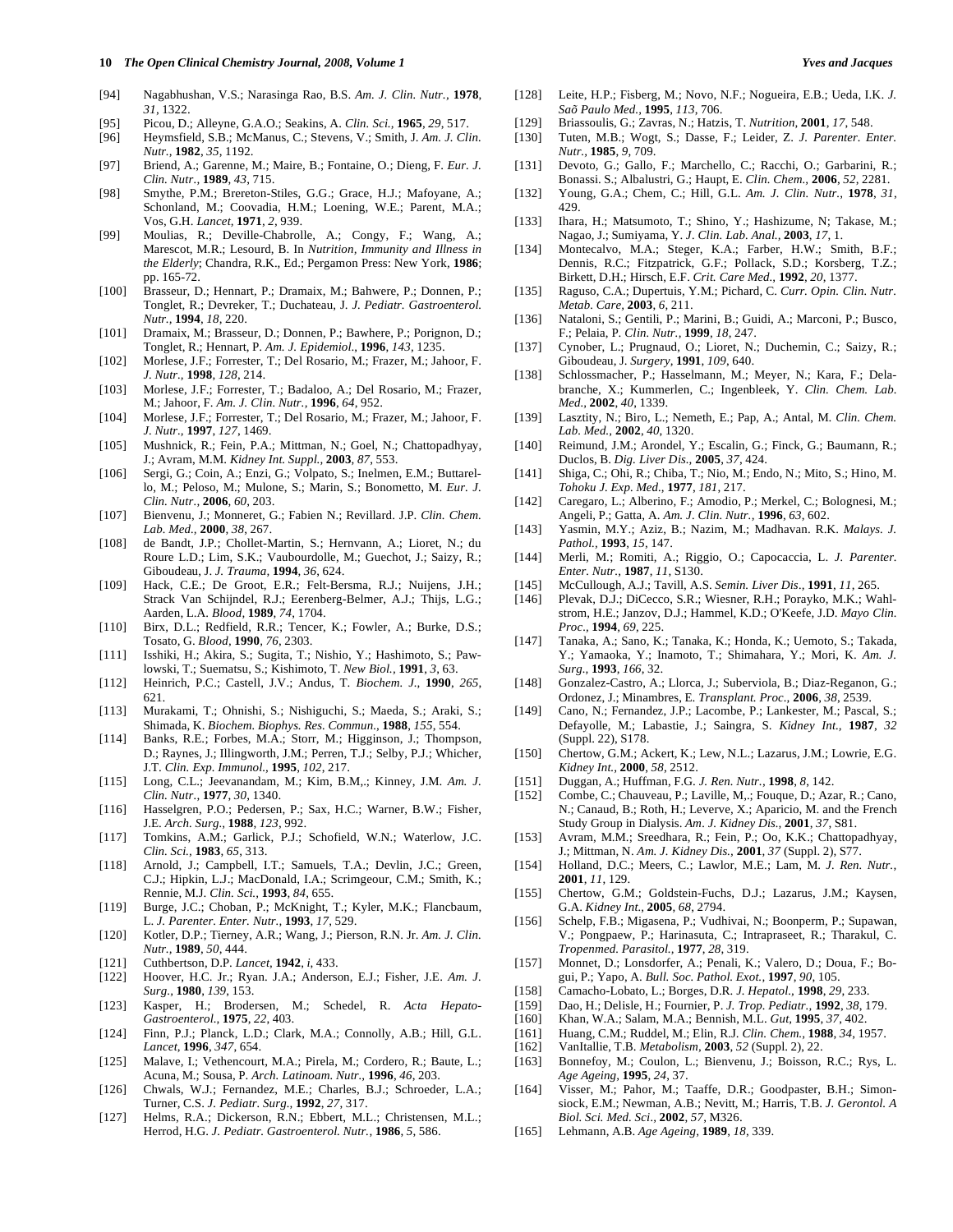- [166] Sullivan, D.H.; Patch, G.A.; Walls, R.C.; Lipchitz, D.A. *Am. J. Clin. Nutr.,* **1990**, *51*, 749.
- [167] Constans, T.; Bacq, Y.; Bréchot, J.F.; Guilmot, J.L.; Choute, P.; Lamisse, F. *J. Am. Geriatr. Soc.,* **1992**, *40*, 263.
- [168] Tamas, F. Jr.; Herrmann, F.; Rapin, C.H. *Arch. Gerontol. Geriatr.,*  **1991**, *12*, 31.
- [169] Patterson, B.M.; Cornell, C.N.; Carbone, B.; Levine, B.; Chapman, D. *J. Bone Joint Surg. Am.,* **1992**, *74A*, 251.
- [170] Rico, H.; Relea, P.; Crespo, R.; Revilla, M.; Villa, L.F.; Arribas, I.; Usabiaga, J. *J. Bone Joint Surg. Br.,* **1995**, *77*, 148.
- [171] Paillaud, E.; Merlier, I.; Dupeyron, C.; Scherman, E.; Poupon, J.; Bories, P.N. *Br. J. Nutr.,* **2004**, *92*, 861.
- [172] Delcourt, C.; Dupuy, A.M.; Carrière, I.; Lacroux, A.; Cristol, J.P. *Arch. Ophtalmol.,* **2005**, *123*, 225.
- [173] Navab, M.; Mallia, A.K.; Kanda, Y.; Goodman, D.S. *J. Biol. Chem.,* **1977**, *252*, 5100.
- [174] Enrione, E.B.; Ogle, C.; Smith, J.E.; Popp, M.B. *Surg. Forum,* **1986**, *37*, 44.
- [175] Enrione, E.B.; Ogle, C.; Smith, J.E.; Popp, M.B. *J. Surg. Res.,*  **1987**, *43*, 149.
- [176] Bourry, J.; Milano, G.; Caldani, C.; Schneider, M. *Ann. Clin. Lab. Sci.,* **1982**, *12*, 158.
- [177] Ota, D.M.; Frasier, P.; Guevara, J.; Foulkes, M. *J. Surg. Oncol.,*  **1985**, *29*, 160.
- [178] Elhasid, R.; Laor, A.; Lischinsky, S.; Postovsky, S.; Weyl Ben Arush, M. *Cancer,* **1999**, *86*, 119.
- [179] Yu, L.C.; Kuvibidila, S.; Ducos, R.; Warrier, R.P. *Med. Pediatr. Oncol.,* **1994**, *22*, 73.
- [180] Reed, M.D.; Lazarus, H.M.; Herzig, R.H.; Halpin, T.C. Jr.; Gross, S.; Husak, M.P.; Blumer, J.L. *Cancer*, **1983**, *51*, 1563.
- [181] Milano, G.; Cooper, E.H.; Goligher, J.C.; Giles, G.R.; Neville, A.M. *J. Natl. Cancer Inst.,* **1978**, *61*, 687.
- [182] Suresh, U.R.; Wilkes, S.; Hasleton, P.S. *J. Clin. Pathol.,* **1991**, *44*, 573.
- [183] Mählck, C.G.; Grankvist, K. *Gynecol. Obstet. Invest.,* **1994**, *37*, 135.
- [184] Solomon, M.J.; Smith, M.F.; Dowd, J.B.; Bistrian, B.R.; Blackburn, G.L. *J. Urol.,* **1978**, *119*, 350.
- [185] Geisler, J.P.; Linnemeier, G.C.; Thomas, A.J.; Manahan, K.J. *Gynecol. Oncol.,* **2007**, *106*, 128.
- [186] Ho, S.Y.; Guo, H.R.; Chen, H.H.; Peng, C.J. *J. Formos. Med. Assoc.,* **2003**, *102*, 544.
- [187] Sann, L.; Bienvenu, F.; Bienvenu, J.; Bourgeois, J.; Bethenod, M. *J. Pediatr.,* **1984**, *105*, 977.
- [188] Férard, G.; Gaudias, J.; Bourguignat, A.; Ingenbleek, Y. *Clin. Chem. Lab. Med.,* **2002**, *40*, 1334.
- [189] Harrisson, S.P. *Med. Lab. Sci.,* **1987**, *44*, 15.
- [190] Avram, M.M.; Fein, P.A.; Paluch, M.M.; Schloth, T.; Chattopadhyay, J. *Adv. Perit. Dial.,* **2005**, *21*, 154.
- [191] Pinilla, J.C.; Hayes, P.; Laverty, W.; Arnold, C.; Laxdal, V. *Surgery*, **1998**, *124*, 799.
- [192] Hollinshead, A.C.; Chuang, C.Y.; Cooper, E.H.; Catalona, W.J. *Cancer,* **1977**, *40*, 2993.
- [193] Charet, J.C.; Watine, J.; Lepretre, A.; Raimbault, C.; Charet, P. *Clin. Biochem.,* **1996**, *29*, 289.
- [194] Ingenbleek, Y.; Carpentier, Y. *Internat. J. Vit. Nutr. Res.,* **1985**, *55*, 91.
- [195] He, Q.Y.; Lau, G.K.; Zhou, Y.; Yuen, S.T.; Lin, M.C.; Kung, H.F.; Chiu, J.F. *Proteomics,* **2003**, *3,* 666.
- [196] Agranoff, D.; Fernandez-Reyes, D.; Papadopoulos, M.C.; Rojas, S.A.; Herbster, M.; Loosemore, A.; Tarelli, E.; Sheldon, J.; Schwenk, A.; Pollok, R.; Rayner, C.F.; Krishna, S. *Lancet,* **2006**, *368*, 1012.
- [197] Castano, E.M.; Roher, A.E.; Esh, C.L.; Kokjohn, T.A.; Beach, T. *Neurol. Res.,* **2006**, *28*, 155.
- [198] Fung, E.T.; Yip, T.T.; Lomas, L.; Wang, Z.; Yip, C.; Meng, X.Y.; Lin, S; Zhang, F.; Zhang, Z.; Chan, D.W.; Weinberger, S.R. *Int. J. Cancer*, **2005**, *115*, 783.
- [199] Larson, E.B. *N. Engl. J. Med.,* **1993**, *328*, 203.
- [200] Román, G. *Int. J. Clin. Pract. Suppl*., **2001**, *120*, 9.
- [201] Elovaara, I.; Palo, J.; Erkinjuntti, T.; Sulkava, R. *Eur. Neurol*., **1987**, *26*, 229.
- [202] Lewis, H.; Beher, D; Cookson, N.; Oakley, A.; Piggott, M.; Morris, C.M.; Jaros, E.L.; Perry, R.; Ince, P.; Kenny, R.A.; Ballard, C.G.; Shearman, M.S.; Kalaria, R.N. *Neuropathol. Appl. Neurobiol.,*  **2006**, *32*, 103.
- [203] Wikby, A.; Nilsson, B.O.; Forsey, R.; Thompson, J.; Strindhall, J.; Löfgren, S.; Ernerudh, J.; Pawelec, G.; Ferguson, F.; Johansson, B. *Mech. Ageing Dev.,* **2006**, *127*, 695.
- [204] Uchikado, H.; Akiyama, H.; Kondo, H.; Ikeda, K.; Tsuchiya, K.; Kato, M.; Oda, T.; Togo, T.; Iseki, E.; Kosaka, K. *Acta Neuropathol. (Berl.)*, **2004**, *107*, 341.
- [205] Liukkonen, T.; Silvennoinen-Kassinen, S.; Jokelainen, J.; Räsänen, P.; Leinonen, M.; Meyer-Rochow, V.B.; Timonen, M. *Biol. Psychiatry,* **2006**, *60*, 825.
- [206] Ikeda, K.; Akiyama, H.; Arai, T.; Oda, T.; Kato, M.; Iseki, E.; Kosaka, K.; Wakabayashi, K.; Takahashi, H. *Dement. Geriatr. Cogn. Disord.,* **1999**, *10*, 6.
- [207] Harris, T.B.; Ferrucci, L.; Tracy, R.P.; Corti, M.C.; Wacholder, S.; Ettinger, W.H.Jr.; Heimovitz, H.; Cohen, H.J.; Wallace, R. *Am. J. Med*., **1999**, *106*, 506.
- [208] McCaddon, A.; Davies, G.; Hudson, P.; Tandy, S.; Cattell, H. *Int. J. Geriatr. Psychiatry,* **1998**, *13*, 235.
- [209] Clarke, R.; Smith, A.D.; Jobst, K.A.; Refsum, H.; Sutton, L.; Ueland, P.M. *Arch. Neurol.,* **1998**, *55*, 1449.
- [210] Quadri, P.; Fragiacomo, C.; Pezzati, R.; Zanda, E.; Forloni, G.; Tettamanti, M.; Lucca, U. *Am. J. Clin. Nutr.,* **2004**, *80*, 114.
- [211] Welch, G.N.; Loscalzo, J. *N. Eng. J. Med.,* **1998**, *338*, 1042.
- [212] Hankey, G.J.; Eikelboom, J.W. *Lancet,* **1999**, *354*, 407.
- [213] Ingenbleek, Y.; Young, V.R. *Nutr. Res. Rev.,* **2004**, *17*, 135.
- [214] Herbert, J.; Wilcox, J.N.; Pham, K.; Fremeau, R.T.Jr.; Zeviani, M.; Dwork, A.; Soprano, D.R.; Makover, A.; Goodman, D.S.; Zimmerman, E.A.; Roberts, J.L.; Schon, E.A. *Neurology,* **1986**, *36*, 900.
- [215] Kato, M.; Soprano, D.R.; Makover, A.; Kato, K.; Herbert, J.; Goodman, D.S. *Differenciation*, **1986**, *31*, 228.
- [216] Weisner, B.; Roethig, H.J. *Eur. Neurology*, **1983**, *22*, 96.
- [217] Hagen, G.A.; Elliott, W.J. *J. Clin. Endocrinol. Metab.,* **1973**, *37*, 415.
- [218] Larsen, P.D.; DeLallo, L. *Ann. Neurol*., **1989**, *25*, 629.
- [219] Schreiber, G.; Aldred, A.R.; Jaworowski, A.; Nilsson, C.; Achen, M.; Segal, M.B. *Am. J. Physiol.,* **1990**, *258*, R338.
- [220] Forterre, S.; Raila, J.; Forterre, F.; Brunnberg, L.; Schweigert, F.J. *Vet. J.,* **2006**, *171*, 451.
- [221] Aldred, A.R.; Brack, C.M.; Schreiber, G. *Comp. Biochem. Physiol. B Biochem. Mol*. *Biol.,* **1995**, *111*, 1.
- [222] Smeland, S.; Bjerknes, T.; Malaba, L.; Eskild, W.; Norum, K.R.; Blomhoff, R. *J. Biochem.,* **1995**, *305*, 419.
- [223] MacDonald, P.N.; Bok, D.; Ong, D.E. *Proc. Natl. Acad. Sci. USA,*  **1990**, *87*, 4265.
- [224] Bernal, J. *Vitam. Horm.,* **2005**, *71*, 95.
- [225] Blomhoff, R.; Blomhoff, H.K. *J. Neurobiol.,* **2006**, *66*, 606.
- [226] Episkopou, V.; Maeda, S.; Nishigushi, S.; Shimada, K.; Gaitanaris, G.A.; Gottesman, M.E.; Robertson, E.J. *Proc. Natl. Acad. Sci. USA*, **1993**, *90*, 2375.
- [227] Ingenbleek, Y.; Van den Schrieck, H.G.; De Nayer, P.; De Visscher, M. *Metabolism,* **1975**, *24*, 633.
- [228] van Benekum, A.M.; Wei, S.; Gamble, M.V.; Vogel, S.; Piantedosi, R.; Gottesman, M.; Episkopou, V.; Blaner, W.S. *J. Biol. Chem.,*  **2001**, *276*, 1107.
- [229] György, P. *Fed. Proc.,* **1968**, *27*, 949.
- [230] Kim, C.I.; Leo, M.A.; Lieber, C.S. *Arch. Biochem. Biophys.,* **1992**, *294*, 388.
- [231] Goodman, A.B.; Pardee, A.B. *Proc. Natl. Acad. Sci. USA,* **2003**, *100*, 2901.
- [232] Napoli, J.L. *Biochim. Biophys. Acta,* **1999**, *1440*, 139.
- [233] Fex, G.A.; Larsson, K.; Nilsson-Ehle, I. *J. Nutr. Biochem.,* **1996**, *7*, 162.
- [234] Muindi, J.R.; Frankel, S.R.; Huselton, C.; DeGrazia, F.; Garland, W.A.; Young, C.W.; Warrell, R.P. Jr. *Cancer Res.,* **1992**, *52*, 2138.
- [235] Sandman, P.O.; Adolfsson, R.; Nygren, C.; Hallmans, G.; Windblad, B. *J. Am. Geriatr. Soc*. **1987**, 35, 31.
- [236] Wagner, E.; Luo, T.; Dräger, U.C. *Cereb. Cortex,* **2002**, *12*, 1244.
- [237] Thompson Haskell, G.; Maynard, T.M.; Shatzmiller, R.A.; LaMantia, A.S. *J. Comp. Neurol.,* **2002**, *452*, 228.
- [238] McCaffery, P.; Zhang, J.; Crandall, J.E. *J. Neurobiol.,* **2006**, *66*, 780.
- [239] Corcoran, J.P.; So, P.L.; Maden, M. *Eur. J. Neurosci.,* **2004**, *20*, 896.
- [240] Etchamendy, N.; Enderlin, V.; Marighetto, A.; Vouimba, R.M.; Pallet, V.; Jaffard, R.; Higueret, P.J. *J. Neurosci.,* **2001**, *21*, 6423.